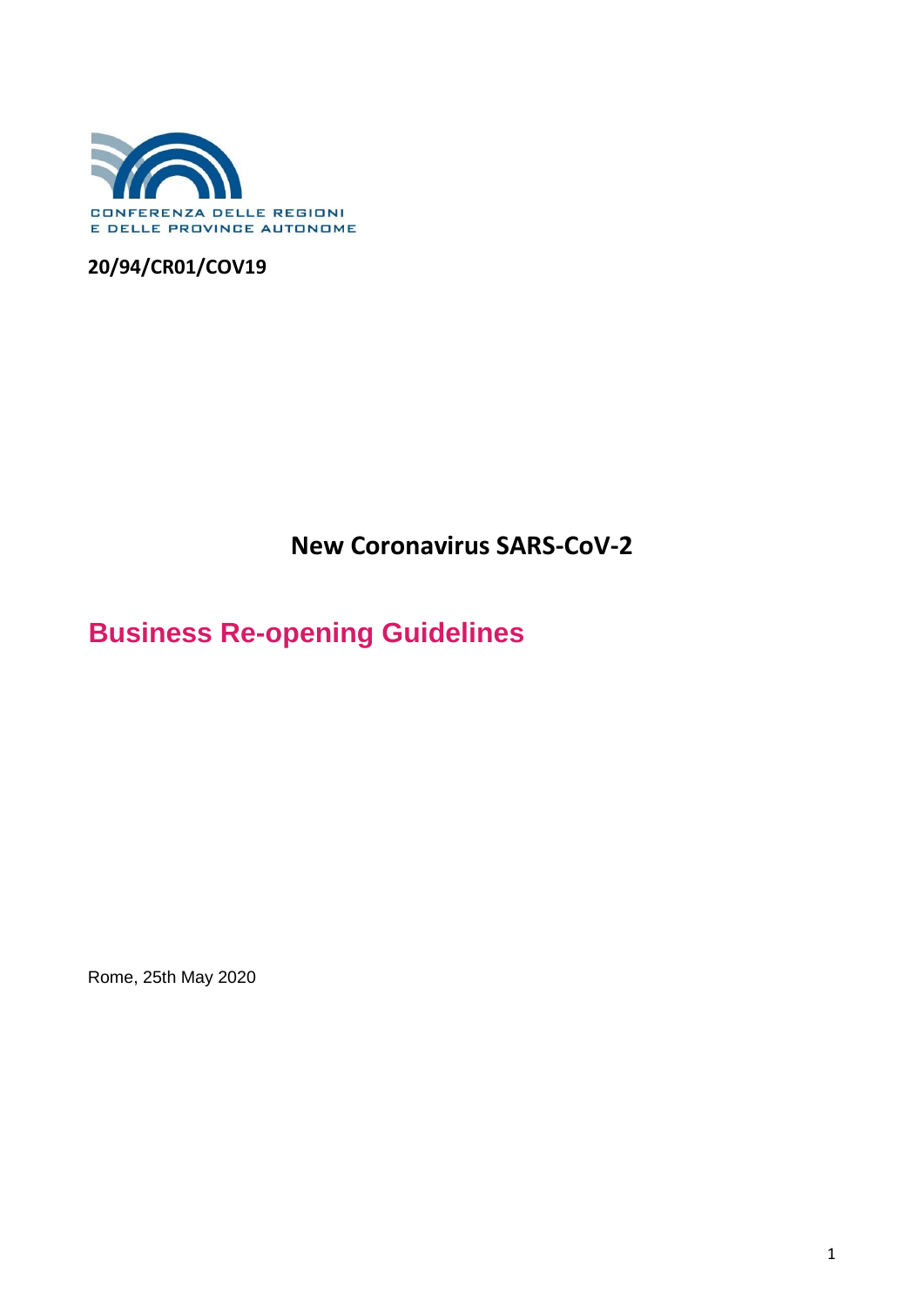### **GENERAL AIMS AND PRINCIPLES**

These technical information sheets contain operational guidelines applying to individual business sectors designed to supply a clear summary of the general prevention and containment measures required to support a return to business compatible with client and employee health safeguards.

Specifically, each sheet comprises the various scientific prevention and containment recommendations designed to stop the virus spreading including: behavioural norms, social distancing and contact tracing.

The recommendations contained in these information sheets accord with national guidelines, especially the protocol agreed by management and labour and approved by presidential decree of 26th April 2020 as well as the overall criteria set out in the technical documents drawn up by INAIL and Istituto Superiore di Sanità with the main objective of reducing contagion risk for individuals and the community in all business sectors.

In this context, the business health risk prevention system, established over time in accordance with the framework set out in legislative decree no. 81 of 9th April 2008 is the natural backdrop to integrated risk management linked to the current pandemic. In any event, only self-aware and active co-operation by individual users and staff acting responsibly will be successful, not only in the specific business context but also for the community as a whole.

Lastly, the official guidelines set out in this document, supplemented where appropriate by higher level solutions, should be adapted to each individual business, identifying the most effective measures for each individual context and the operational procedures and instructions best suited to putting these measures into practice. These procedures/instructions may coincide with procedures/measures previously adopted as long as these are opportunely supplemented just as they may constitute an addition linked to the risk assessment in emergency situations document drawn up pursuant to legislative decree no. 81 of 9th April 2008.

It is understood that the measures set out here may be adjusted if epidemic management developments require it, including in a more restrictive direction.

The information sheets made public here will be supplemented where necessary with sheets relating to additional spheres of activity.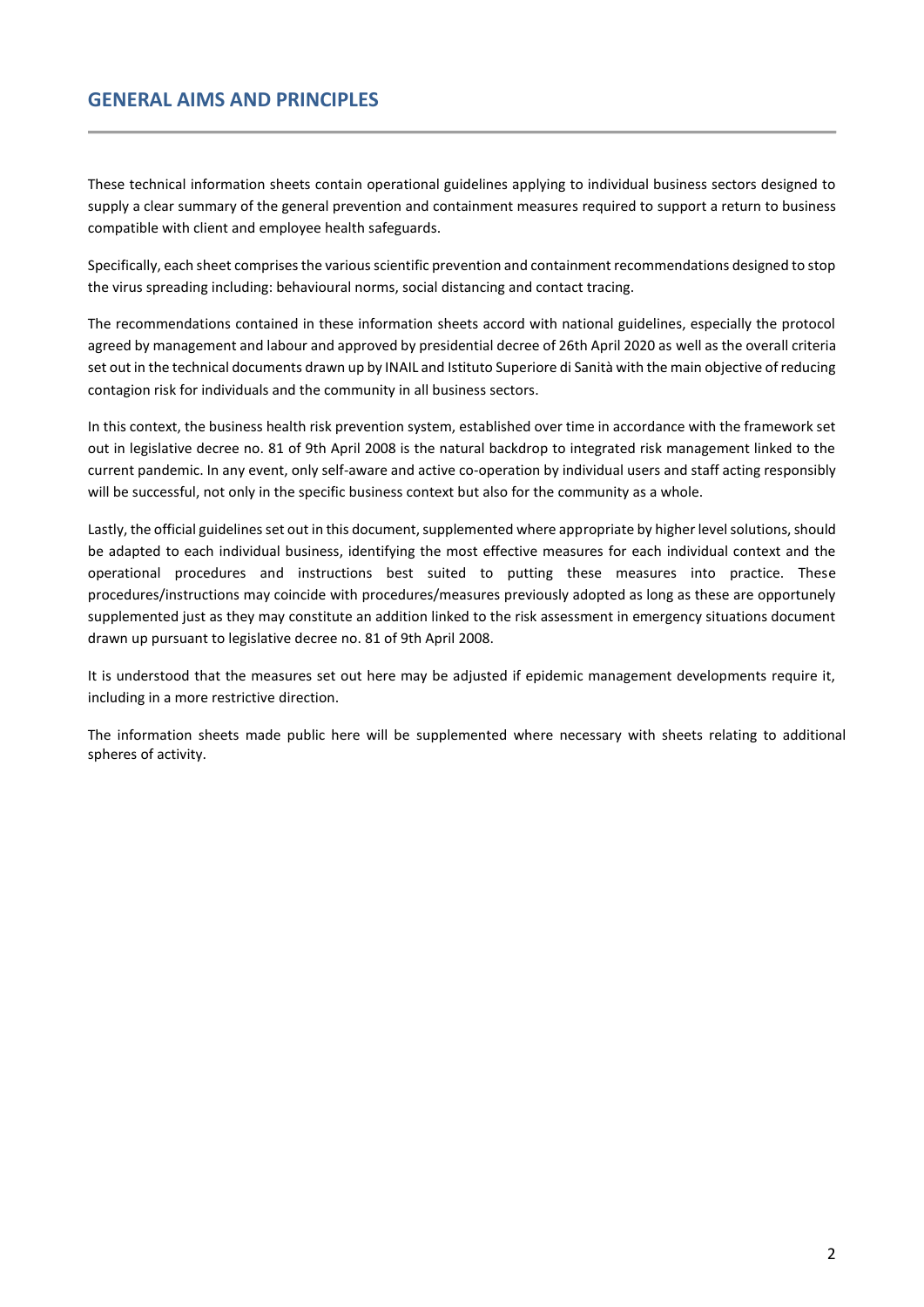### **TECHNICAL INFORMATION SHEETS**

- **● RESTAURANTS**
- **● TOURIST FACILITIES (seaside and beach facilities)**
- **● ACCOMMODATION FACILITIES**
- **● PERSONAL SERVICES (hair stylists, beauticians and tattoo artists)**
- **● RETAIL SHOPS**
- **● RETAIL ACTIVITIES IN PUBLIC SPACES (markets and craft markets)**
- **● OFFICES OPEN TO THE PUBLIC**
- **● SWIMMING POOLS**
- **● GYMS**
- **● PARK, GARDEN AND LANDSCAPE MANAGEMENT**
- **● MUSEUMS, ARCHIVES AND LIBRARIES**
- **● OPEN AIR TOURIST FACILITIES**
- **● MOUNTAIN HUTS**
- **● OUTDOOR EXERCISE**
- **● VEHICLE AND OTHER EQUIPMENT RENTAL**
- **● SCIENTIFIC INFORMATION ON MEDICINE**
- **● CHILDREN'S PLAY AREAS**
- **● CULTURAL AND RECREATIONAL ASSOCIATIONS**
- **● PROFESSIONAL TRAINING**
- **● CINEMA AND THEATRE**
- **● THEME AND AMUSEMENT PARKS**
- **● FESTIVALS AND FAIRS**
- **● SERVICES FOR CHILDREN AND TEENAGERS**
- **● SPAS AND WELLNESS CENTRES**
- **● MOUNTAIN PROFESSIONS (mountain leaders and ski instructors) and TOUR GUIDES**

All guidelines in these individual themed sheets are to be understood as supplementing the social distancing and behavioural health measures designed to combat the spread of SARS-CoV-2 in all social contexts. To this end, in the light of the added risk involved in the inappropriate use of single-use gloves, vigorous and frequent hand washing with soap and water or hydro-alcohol solutions is to be preferred for both clients/visitors/users and staff (with the exception, as regards the latter, of all specific task related risks).

For all cleaning and disinfecting, airing and waste management procedures refer to the guidelines set out in the following reports (with it to be taken for granted that it is the last version available which should be considered). ISS COVID-19 report no. 19/2020 Interim recommendations on disinfectants during the current COVID-19 emergency situation: medical-surgical and biocides; ISS COVID-19 report no. 5/2020 Interim guidelines for SARS-CoVID-2 infection and transmission prevention and management of outdoor spaces; ISS COVID-19 report no. 3/2020 *Interim guidelines for the management of urban waste in the context of SARS-CoV-2 virus transmission prevention;* ISS COVID-19 no. 21/2020 *Guide for the prevention of Legionnaire's disease in the water systems of tourist facilities and other civil and industrial buildings not used during the COVID-19 pandemic.*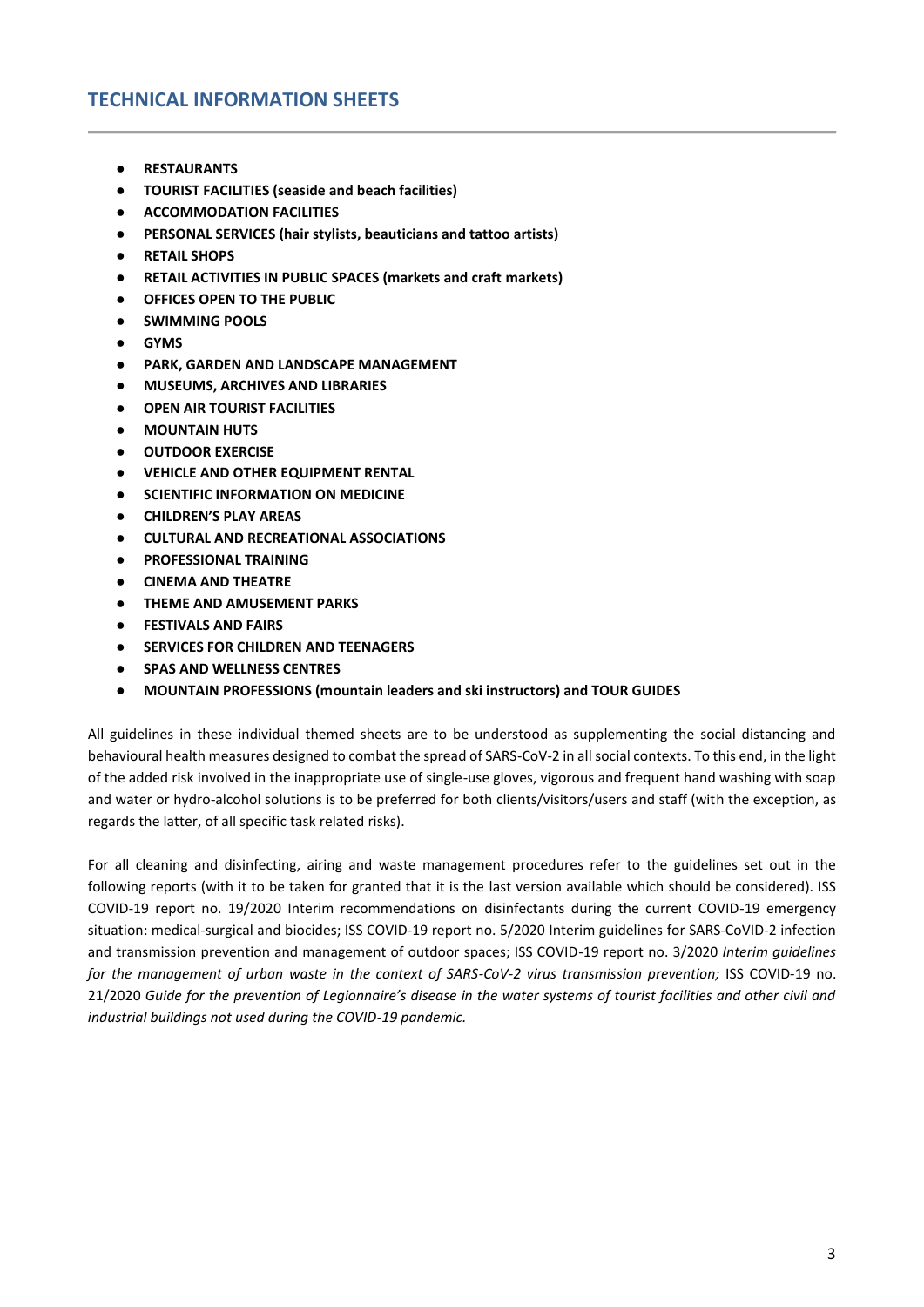### **RESTAURANTS\***

These guidelines apply to all businesses serving food and drinks, such as restaurants, trattorias, pizzerias, self-service restaurants, bars, pubs, pastry shops, ice-cream bars, delicatessens (including those inside tourist accommodation, beach resorts and shopping malls) as well as catering services (in which case if food services are provided in third party organisations the prevention measures of the organisation concerned must also be respected).

- Suitable information on prevention measures must be displayed which can also be understood by non-Italian speakers.
- Body *temperature* can be measured and access denied to those with temperatures of over 37.5°C.
- Hand cleaning products must be made available for clients and staff including in multiple locations, especially at the entrance and near toilets, which must be cleaned several times per day.
- Magazines and info material for multiple use must be removed.
- In businesses with seating areas access via **booking** is to be prioritised with a list of those booking to be kept for a 14 day period. In such businesses numbers of clients within the building must not exceed available seating spaces.
- In businesses without seating areas, only a limited number of clients at a time must be allowed to enter, to be calculated according to the specific characteristics of the business concerned in such a way as to ensure a distance of **at least one metre** between clients.
- Where possible, **outside spaces** should be preferred (gardens, terraces and courtyards), always leaving at least one metre between clients.
- Tables must be arranged in such a way as to ensure at least a one metre gap between clients with the exception of those not subject to interpersonal distancing on the basis of current regulations. This latter aspect is a matter of personal responsibility. This distance can only be reduced by means of physical barriers between the various tables capable of preventing droplet contagion.
- **Counter service** is allowable only if at least a one metre gap between clients can be guaranteed with the exception of those not subject to interpersonal distancing on the basis of current regulations. This latter aspect is a matter of personal responsibility.
- Self-service buffets are not allowed. Buffet service involving serving by staff is allowed as long as clients are prevented from touching the food and a one metre distance between clients and between clients and staff can be respected and airway protection masks are used.
- Serving staff in contact with clients must wear masks and clean their hands with hydro-alcohol solutions frequently (prior to each table service).
- Internal spaces must be aired frequently. As regards air conditioning, where technically possible all air circulation must be totally excluded. Where this is not technically possible natural air circulation measures must be reinforced and air filters cleaned when the air conditioning is switched off, to maintain adequate filtering/removal standards in line with Istituto Superiore di Sanità document technical guidelines.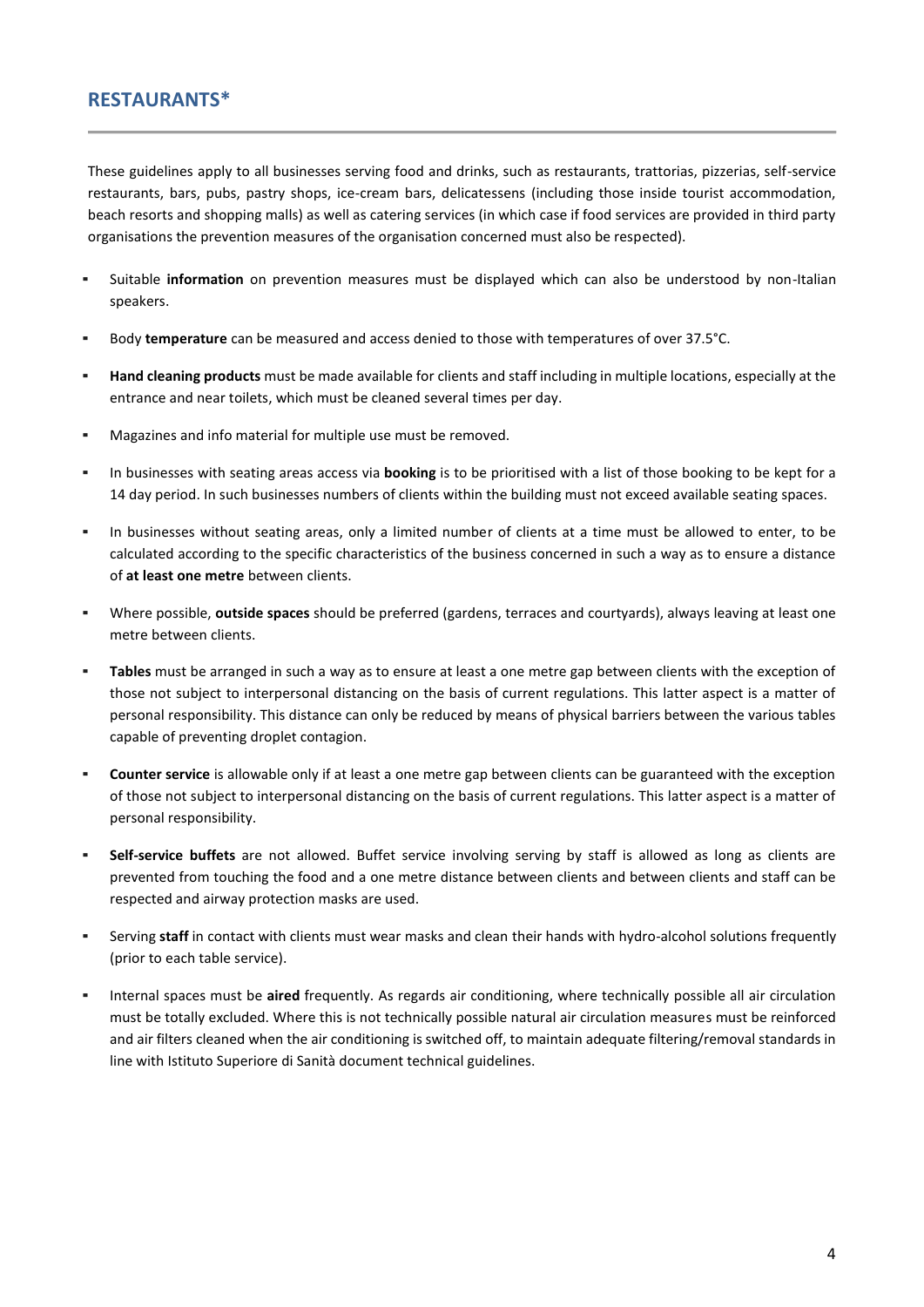- **Cash desks** must be equipped with physical barriers (e.g. screens). In the absence of these staff must wear masks and have hand cleansing gel available. Electronic payment methods must, in any case, be encouraged, preferably at tables.
- Clients must wear masks whenever they are not seated at tables.
- At the end of each table service all customary surface cleaning and disinfecting measures must be applied, avoiding reusable utensils and containers (salt shakers, salad dressing containers, etc.) which cannot be disinfected as far as possible. Online mobile phone menus, plastic covered menus which can be disinfected after use or disposable paper menus are to be preferred.

**\*** The Campania Region considers one metre distances to be calculated from the table.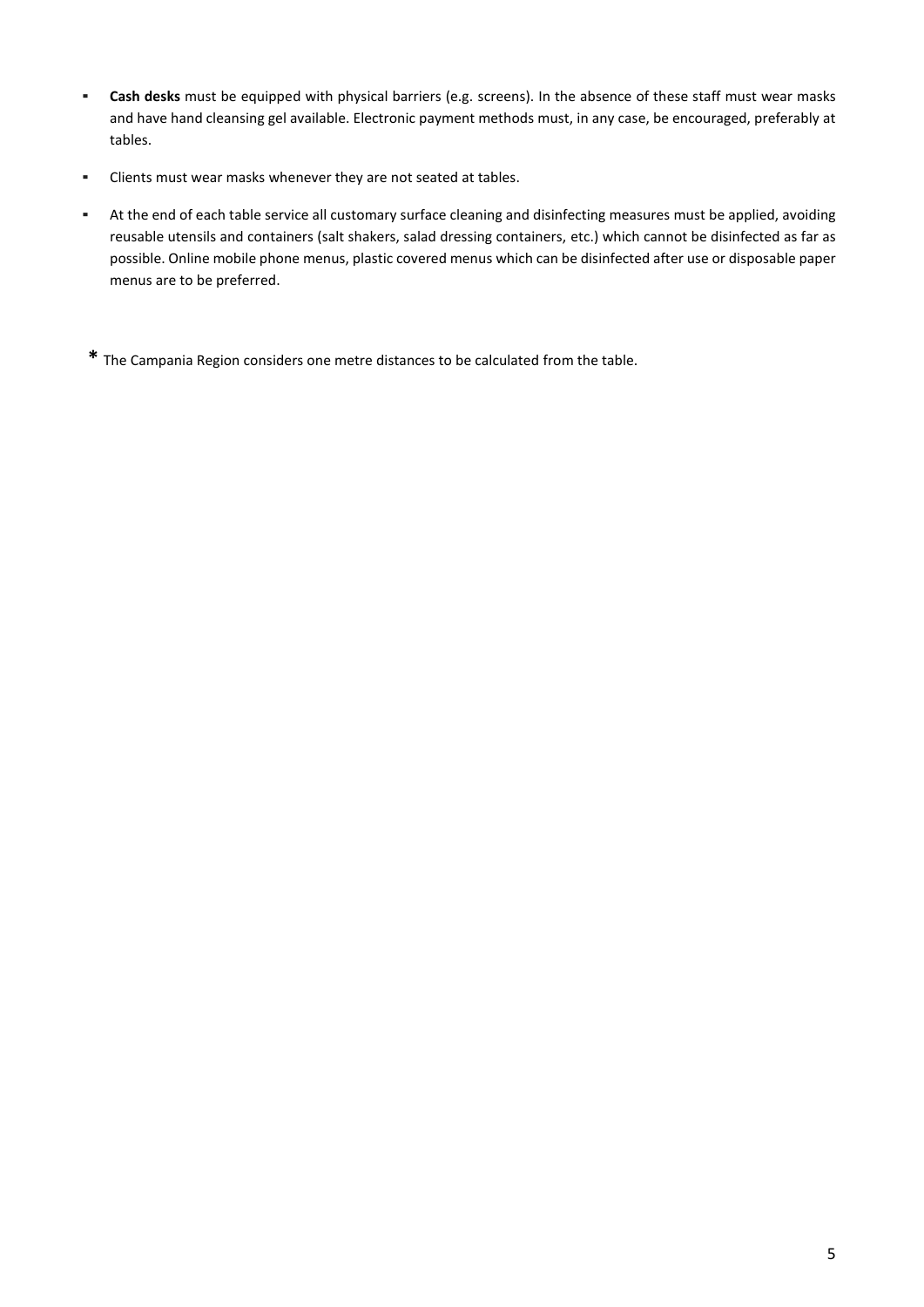These guidelines apply to beach facilities, resorts and free beaches.

- Suitable **information** on prevention measures which can also be understood by non-Italian speakers must be displayed. The use of beach umbrella staff (beach stewards) to illustrate the prevention measures to be followed is encouraged.
- Hand cleaning products must be made available for clients and staff in multiple locations.
- Access to facilities via **booking** is to be preferred and lists of bookings should be kept for a 14 day period.
- Body **temperature** can be measured and access denied to those with temperatures of over 37.5°C.
- Cash desks must be equipped with physical barriers (e.g. screens). In the absence of these staff must wear masks and have hand cleansing gel available. Electronic payment methods must, in any case, be encouraged, possibly at the booking stage.
- Spaces should be reorganised to ensure ordered access, avoid people gathering and ensure distances of at least **one metre** between users, with the exception of people between whom interpersonal distancing is not currently required, with this latter being a matter of personal responsibility. Where possible separate entrances and exits should be provided.
- Where possible enlarge shaded areas to avoid gatherings forming, especially in the middle of the day.
- A distance between **sun umbrellas** (or other shade systems) providing at least 10 square metres of space per umbrella, however the beach is set out (in horizontal rows or lozenge style) is to be ensured.
- A distance of at least 1.5 metres between **beach facilities** (sunbeds, deck chairs) must be ensured when these are not under umbrellas.
- Shared use spaces such as changing rooms, cabins, showers, toilets, etc. must be regularly cleaned and disinfected, at least after facility closing.
- Equipment such as sunbeds, deckchairs and sun umbrellas, etc. must be disinfected with each client/family **changeover** and in any case at the end of the day.
- For **free-access beaches** the importance of information and individual responsibility by users for prevention measure behaviours is highlighted. A monitoring member of staff is recommended to ensure that distances of at least one metre between people are respected and the cleaning and disinfecting of any equipment present is recommended. Sun umbrella location must respect these guidelines.
- Amusement/sporting activities encouraging group formation are banned.
- Individual **sports** frequent on beaches (such as beach tennis) or in the sea (e.g. swimming, surfing, windsurfing and kitesurfing) can continue as long as interpersonal distancing guidelines are complied with. In other cases, such as team games (e.g. beach volleyball, beach soccer), measures set out by the responsible authorities must be followed.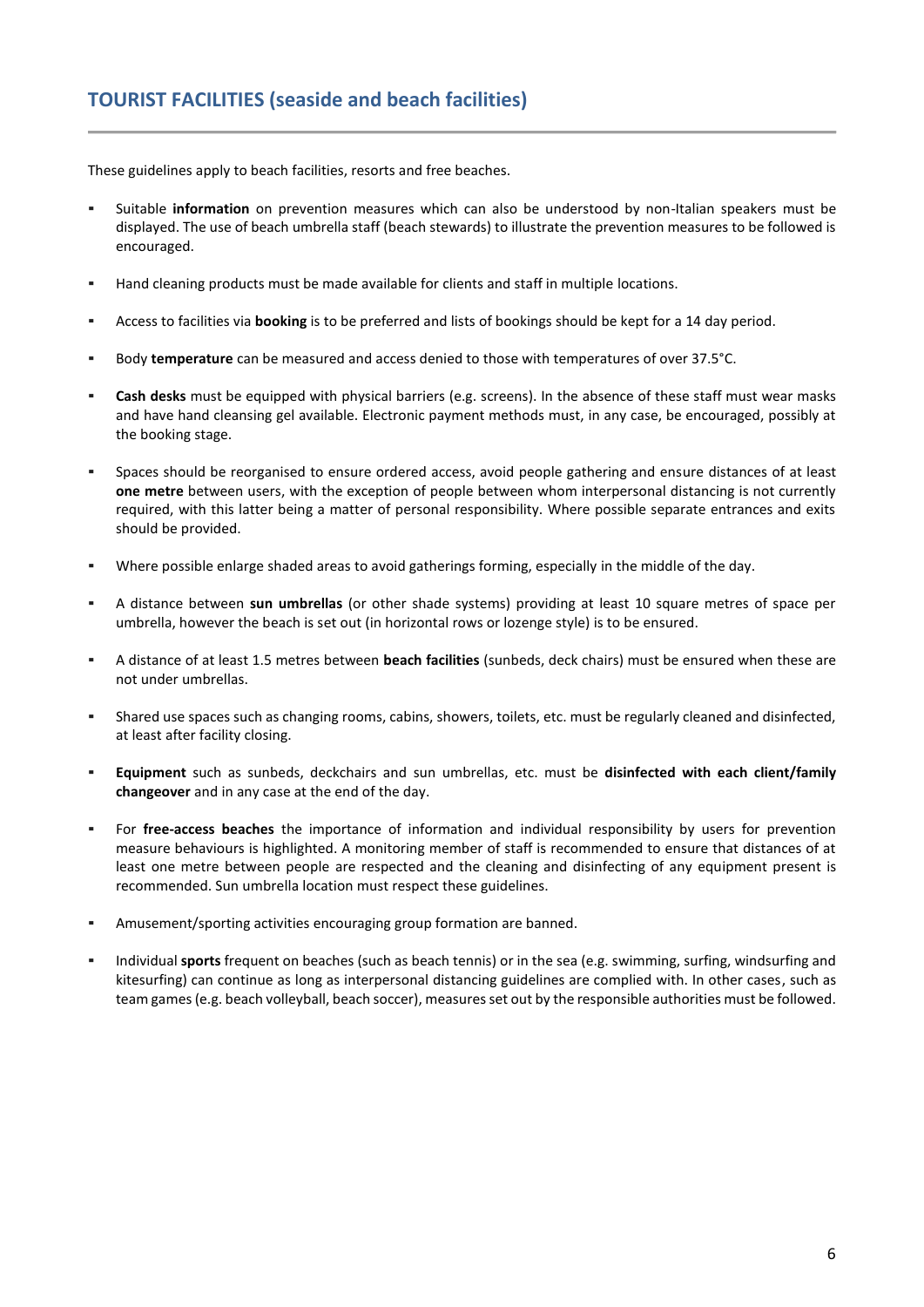### **ACCOMMODATION AND SHORT STAYS**

These guidelines apply to hotels, complementary accommodation facilities (e.g. non-hotel, short stay) and farm holiday hotel accommodation.

- Suitable **information** on prevention measures which can also be understood by non-Italian speakers must be displayed.
- Body **temperature** can be measured and access denied to those with temperatures of over 37.5°C.
- Interpersonal distances of at least one metre are obligatory in shared use areas. This must thus be facilitated via the use of **differentiated trajectories** within buildings, especially entrances and exits. To this end, information points and/or space indications (such as stickers on floors, balls, ribbons, etc.) are recommended.
- Interpersonal distancing does not apply to members of the same family or cohabiting group nor to people staying in the same room nor to people not covered by current interpersonal distancing regulations with this latter being the personal responsibility of those involved.
- Reception and cash desks must be equipped with physical barriers (e.g. screens). In the absence of these staff must wear masks and have hand cleansing gel available on all occasions involving contact with users. In any case electronic payment and online booking management is to be encouraged with automatic check in and check out where possible.
- Reception staff must clean their work surfaces and the equipment used at the end of every shift.
- Guests must use masks at all times in closed common use areas. In open air common-use areas masks must be worn when interpersonal distances of at least one metre cannot be respected and staff must wear masks at all times when in proximity to clients and when interpersonal distances of at least one metre cannot be ensured.
- Availability and access to **hand cleansing** systems must be ensured with hydro-alcohol solutions at multiple locations, encouraging frequent client and staff use. Magazines and info material for multiple use must be removed.
- All objects supplied to guests must be disinfected prior to being handed over to guests.
- Use of lifts must allow interpersonal distances to be respected, with masks, with exceptions applying in the case of family members, those cohabiting and people occupying the same room and as regards those to whom interpersonal distancing regulations do not apply with this latter being the personal responsibility of those involved.
- All spaces must be *frequently cleaned and disinfected* with special attention being paid to common use areas and frequently touched surfaces handrails, light switches, lift buttons, door and window handles, etc.).
- Internal spaces must be aired frequently. As regards air conditioning, where technically possible all air circulation must be totally excluded. Where this is not technically possible natural air circulation measures must be reinforced and air filters cleaned when the air conditioning is switched off, to maintain adequate filtering/removal standards in line with Istituto Superiore di Sanità document technical guidelines.
- The measures set out in this info sheet must be applied as appropriate. It is recommended that spaces, furnishings and linen, where supplied, be cleaned and disinfected at each client changeover.
- The restaurant services information sheet applies to food provision services.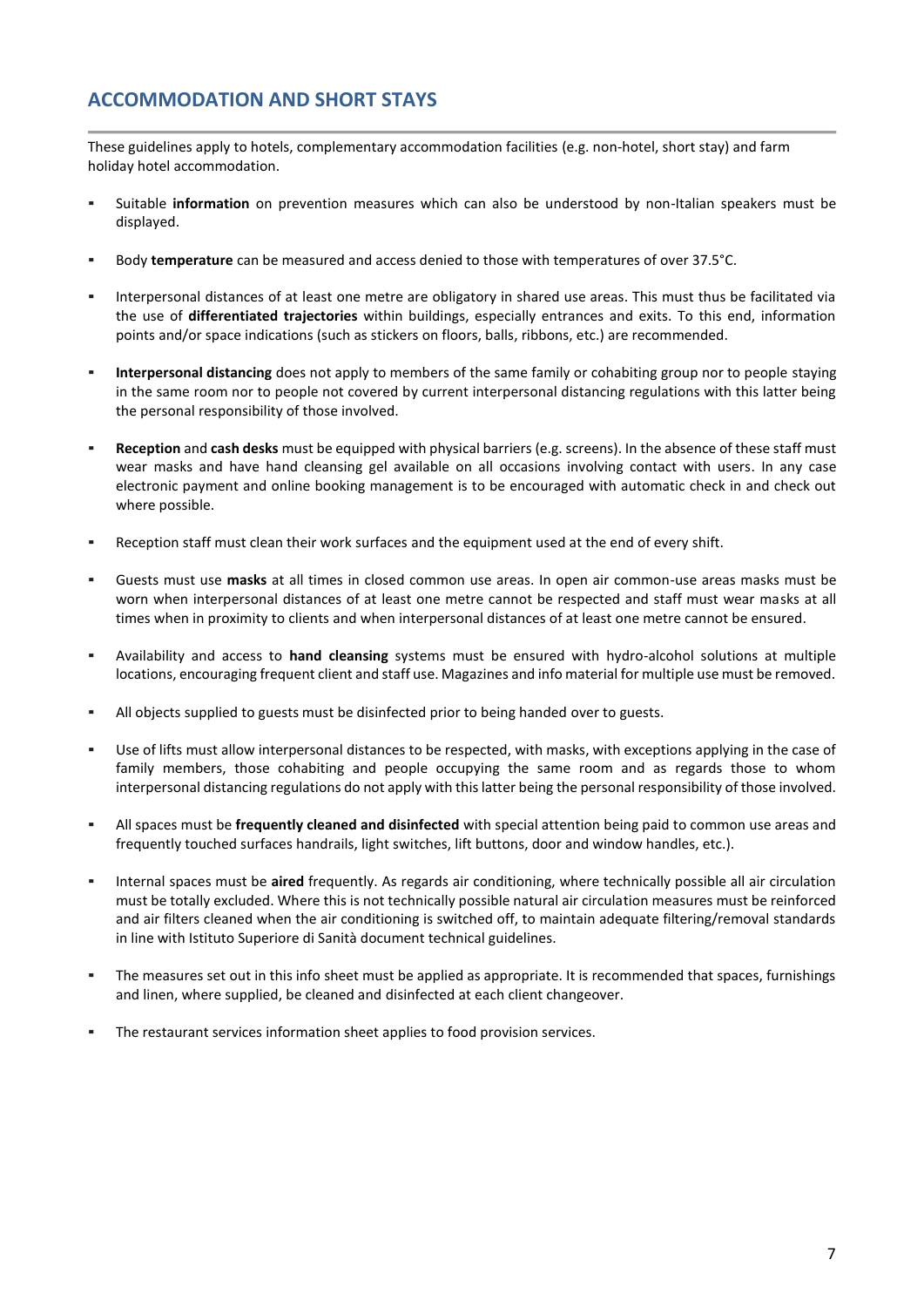These guidelines apply to the personal services sector: hair stylists, barbers, beauticians and tattoo artists.

- Adequate **information** on prevention measures must be displayed.
- Access to facilities via **booking** only and lists of bookings should be kept for a 14 day period.
- Body **temperature** can be measured and access denied to those with temperatures of over 37.5°C.
- Clients must remain in the building only for the time strictly required for the service or treatment booked. Only a limited number of clients in the building at the same time is allowed in accordance with available space (*see next point)*.
- Where possible spaces must be reorganised in accordance with logistical and structural conditions to ensure that a distance of **at least one metre** is available between individual work stations and between clients.
- Where possible work spaces should be separated by suitable physical **barriers** capable of preventing droplet contagion.
- Hydro-alcohol solutions for client and staff **hand cleansing** is to be made available and frequent use of these recommended. Magazines and info material for multiple use must be removed.
- Where the specific service concerned allows, client and staff must wear airway protection masks where an interpersonal distance of less than a metre is required (in addition, for staff, to individual protection such as FFP2 masks or protection visors as well as gloves, single-use aprons and so on linked to the specific risks associated with their professions).
- For beauticians and tattoo artists, in particular, where services require personal proximity, staff must wear **protection visors and FFP2 valve-less** masks.
- Staff must **clean their hands** with hydro-alcohol solutions frequently (before and after client services and beauticians should possibly use single use overalls/aprons). Different gloves must be used in treatments from those used in the normal environment.
- Work surfaces must be **cleaned and disinfected** before serving clients and equipment and accessories must be disinfected as appropriate. Work stations must be disinfected after each client. Toilets must be regularly cleaned and disinfected.
- Internal spaces must be aired frequently. As regards air conditioning, where technically possible all air circulation must be totally excluded. Where this is not technically possible natural air circulation measures must be reinforced and air filters cleaned when the air conditioning is switched off, to maintain adequate filtering/removal standards in line with Istituto Superiore di Sanità document technical guidelines.
- Saunas, steam baths and Jacuzzis are forbidden.
- Cash desks must be equipped with physical barriers (e.g. screens). In the absence of these staff must wear masks and have hand cleansing gel available. Electronic payment methods must, in any case, be encouraged, where possible at the booking stage.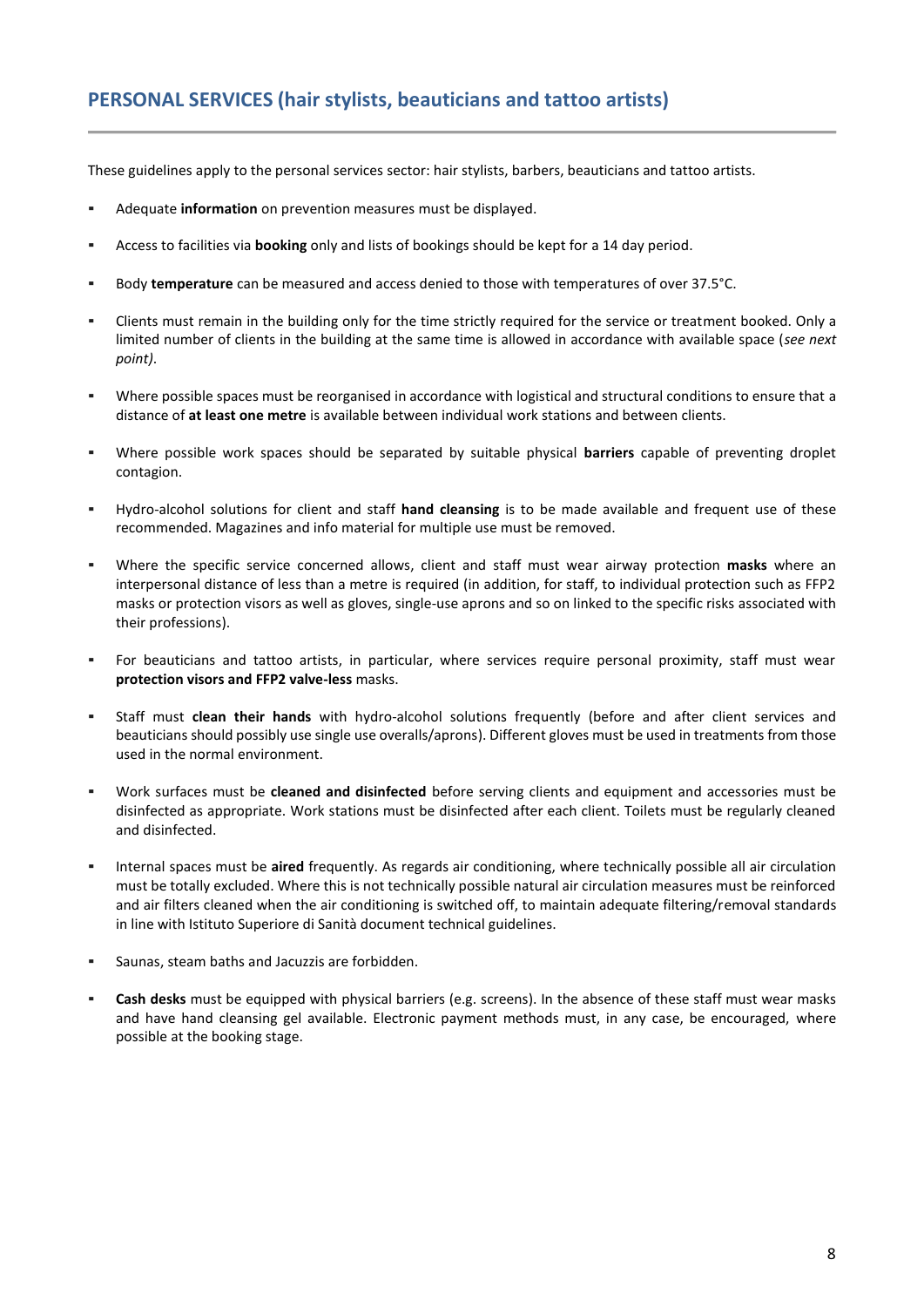These guidelines apply to the retail sector.

- Adequate **information** on prevention measures must be displayed.
- Body **temperature** may be measured, especially in supermarkets and shopping malls and access denied to those with temperatures of over 37.5°C.
- Access rules must be drawn up on the basis of individual shop type in order to avoid the presence of large numbers of people and ensure distances of **at least one metre** between clients.
- **EXECT Hand cleansing** systems using hydro-alcohol solutions must be easy to access and frequent use of these by clients encouraged.
- In the event of independent purchases and product handling by clients, hand disinfecting must be made obligatory. Alternatively single use gloves must be made obligatory.
- Clients must wear masks as must staff on all occasions in which interaction with clients is involved.
- Sales staff must **clean their hands** regularly with hydro-alcohol solutions (before and after each client service).
- Common-use areas must be **cleaned** and disinfected on a daily basis.
- Internal spaces must be **aired** frequently. As regards air conditioning, where technically possible all air circulation must be totally excluded. Where this is not technically possible natural air circulation measures must be reinforced and air filters cleaned when the air conditioning is switched off, to maintain adequate filtering/removal standards in line with Istituto Superiore di Sanità document technical guidelines.
- **Cash desks** must be equipped with physical barriers (e.g. screens). In the absence of these staff must wear masks and have hand cleansing gel available. Electronic payment methods must, in any case, be encouraged.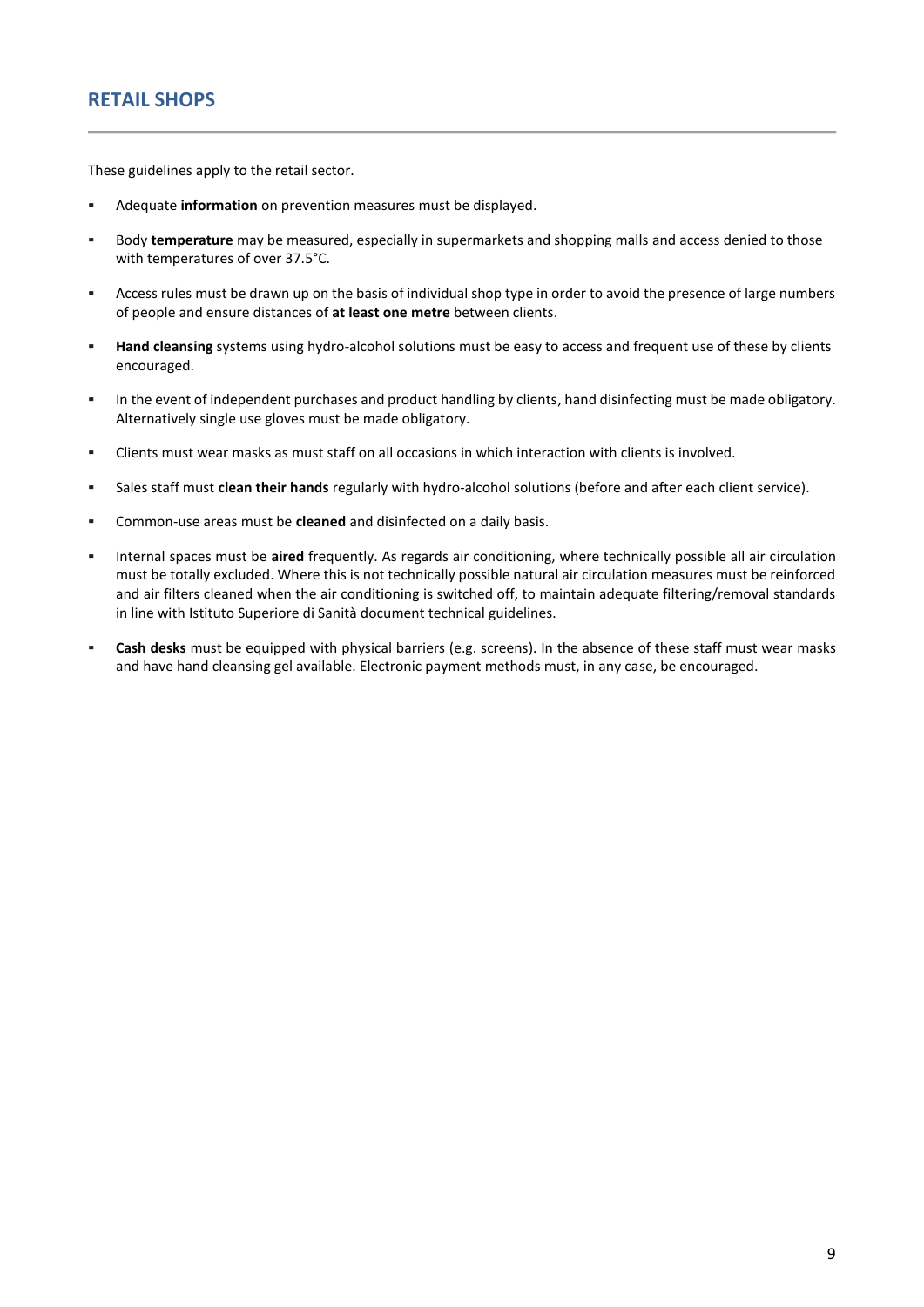# **RETAIL ACTIVITIES IN PUBLIC SPACES (markets and craft markets)**

These guidelines apply to retail businesses in public areas whose frequency enables them to be considered ordinary and regulated by town councils who must ensure:

- space reorganisation, including by means of arrows on the ground and, where necessary, limited in order to stop groups forming and ensure distances of at least one metre between users, with the exception of family members and those cohabiting or those not covered by existing interpersonal distancing regulations. This latter aspect is a matter of personal responsibility;
- **interpersonal distancing** to be ensured at all times;
- widespread availability and access to **hand disinfecting systems**. In particular these must be made available near payment areas;
- use of **masks** by both staff and clients;
- information on **client distancing at the entrance** with information available at least in Italian and English to notify clients of appropriate behaviour;
- greater distancing between **stalls** and, to this end and where possible, enlarging the market area;
- an area should be identified for each stall subject to client number limits in order to ensure one metre interpersonal distances.

Where such a need should emerge, town councils can also consider suspending the sale of used items.

#### **Measures required of stall holders:**

- equipment must be cleaned and disinfected every day prior to market sales;
- masks are obligatory while gloves can be replaced by frequent hand cleansing;
- hydro-alcohol solutions available to clients for hand cleansing at each stall;
- interpersonal distancing of at least one metre;
- interpersonal distancing of at least one metre from other stall holders including during loading and unloading operations;
- in the event of independent purchases and product handling by clients hand disinfecting must be made obligatory. Alternatively single use gloves must be made obligatory;
- where second hand goods are being sold, clothing and footwear must be cleaned and disinfected before being offered for sale.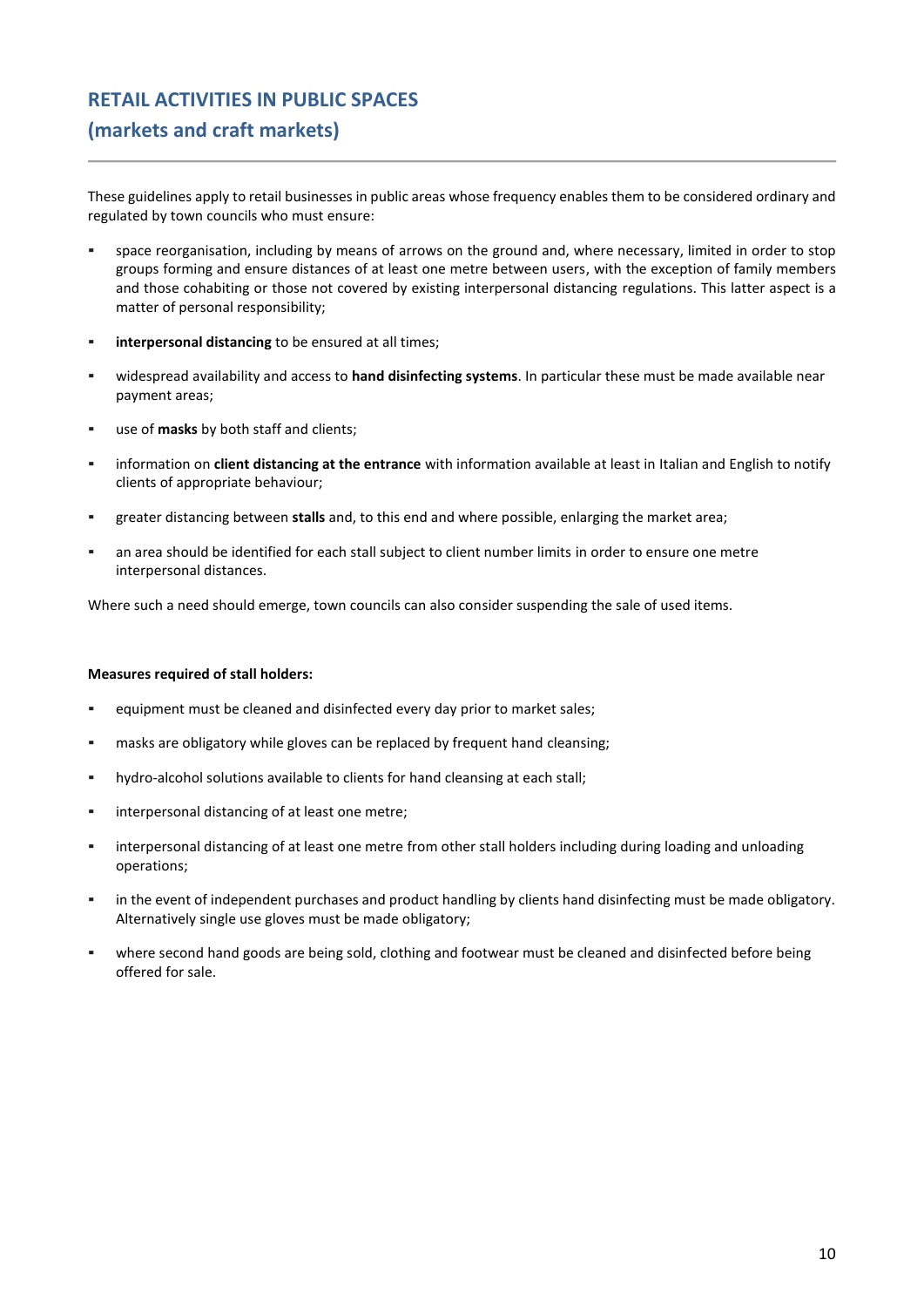These guidelines apply to public and private offices, professional studios and administrative services open to the public.

- Adequate *information* on prevention measures must be displayed.
- Body **temperature** can be measured and access denied to those with temperatures of over 37.5°C.
- Where possible **distance** contacts and innovative technological solutions should be fostered in client contacts.
- Client access via **appointment** only is to be encouraged with only a limited number of clients in the building at the same time in accordance with available space (*see next point)*.
- Where possible spaces must be reorganised in accordance with logistical and structural conditions to ensure that a distance of **at least one metre** is available between individual work stations and between waiting clients (and those accompanying them). Where this cannot be ensured airway protection **masks** must be worn.
- Where possible work spaces should be separated by suitable physical **barriers** capable of preventing droplet contagion.
- In waiting areas, hydro-alcohol solutions for client and staff hand cleansing is to be made available and frequent use of these recommended, above all after contact with magazines and information material.
- **Front office** work for offices with significant external client traffic must be equipped with glass or other protection screens.
- Staff must **clean their hands** regularly with hydro-alcohol solutions (before and after each client service).
- For **meetings** with internal or external users, distance methods are to be preferred. Alternatively interpersonal distances of at least one metre must be ensured and, in the event of lengthy meetings, the use of masks.
- Work surfaces must be **cleaned and disinfected** before serving clients and equipment must be disinfected as appropriate.
- Internal spaces must be aired frequently. As regards air conditioning, where technically possible all air circulation must be totally excluded. Where this is not technically possible natural air circulation measures must be reinforced and air filters cleaned when the air conditioning is switched off, to maintain adequate filtering/removal standards in line with Istituto Superiore di Sanità document technical guidelines.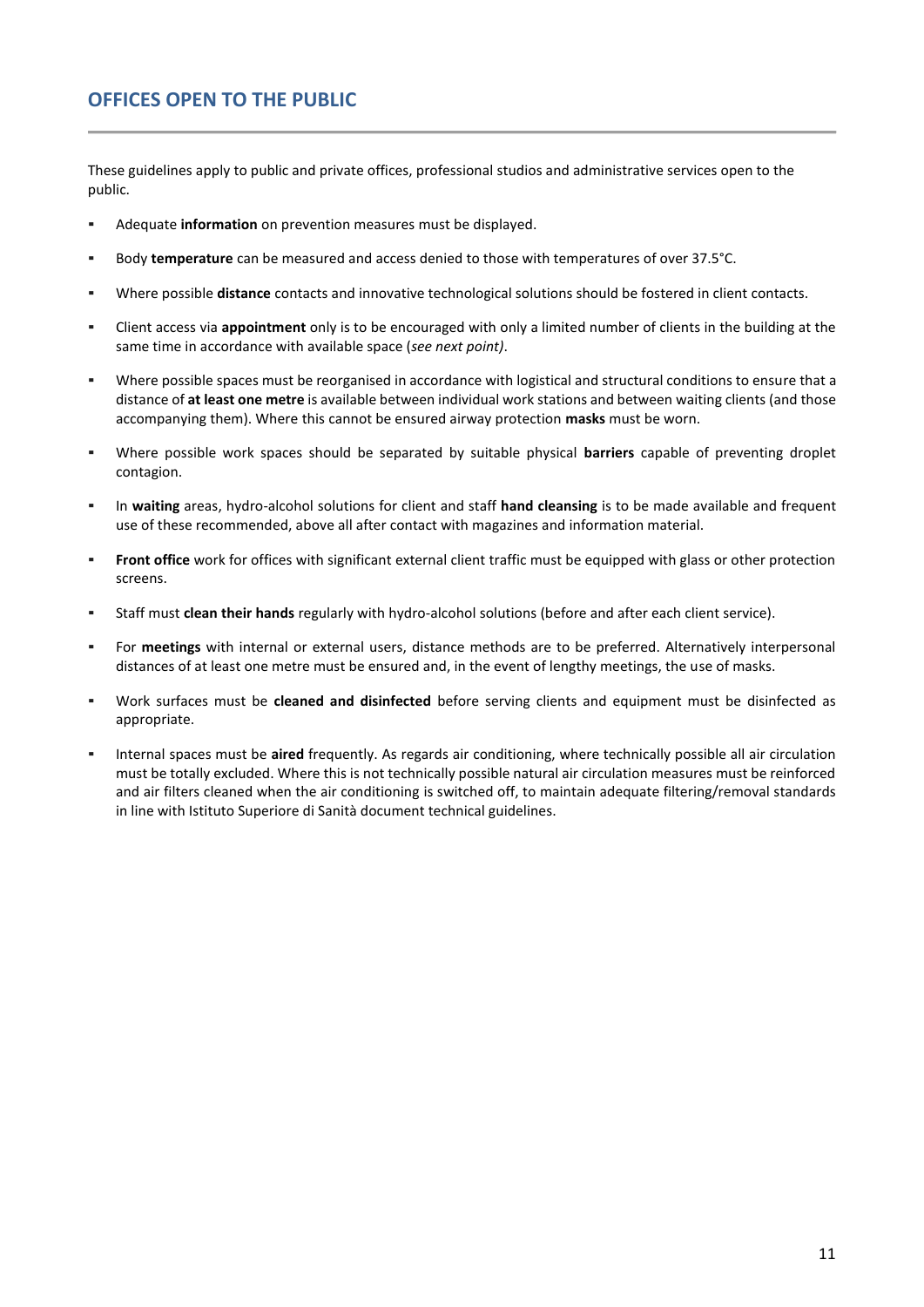These guidelines apply to public swimming pools and water park swimming pools for collective use incorporated into complexes principally used for other visitor activities (e.g. public facilities, farm holiday hotels, camp sites, etc.). Swimming pools used exclusively for special therapeutic, rehabilitation and spa bath purposes are excluded from this.

- Adequate **information** on prevention measures must be displayed. Users must obey the guidelines given them by instructors and assistants at all times. Managers must provide for appropriate signs, publicise messages on monitors and/or maxi screens and otherwise facilitate people management and raise awareness on appropriate behaviour with suitable signs.
- Body **temperature** can be measured and access denied to those with temperatures of over 37.5°C.
- Public access to the spectator area is forbidden. Events, festivals and entertainment are forbidden.
- Activity programmes should be planned to **avoid gatherings as far as possible** and regulate numbers of people in the waiting areas to foster social distancing of at least one metre, with the exception of people between whom interpersonal distancing is not currently required, with this latter being a matter of personal responsibility. Where possible separate entrances and exits should be provided.
- Access to facilities via booking is to be preferred and lists of bookings should be kept for a 14 day period.
- Changing rooms and showers should be organised in such a way as to ensure distances of at least one metre (for example alternate use stations or barriers to separate them).
- All personal clothing and objects must be kept in personal bags even where these are stored in lockers. Generalised use of the lockers is best avoided and bags should be made available for personal effects.
- Facilities should be equipped with **hydro-alcohol solution dispensers** for user hand cleansing at visible points near the entrance with it being mandatory to use these on entering. Dispensers should otherwise be available in areas of frequent transit, in the solarium area and in other strategic areas in order to encourage hand cleansing by users.
- In the pool itself user density is to be calculated according to a 7 square metres of water surface per person ratio. For green and solarium areas a distance between **sun umbrellas** (or other shade systems) should be assured such as to ensure 10 square metres per sun umbrella. As far as **equipment** is concerned (sunbeds, deck chairs) when these are not located under umbrellas a distance of at least 1.5 metres is to be guaranteed. Managers are thus required to calculate acceptable user numbers by surface area and manage visitor numbers accordingly.
- For the purposes of ensuring protection from infection the effectiveness of the water treatment chain must be ensured **and active free chlorine parameters in the pool should be between 1 and 1.5 mg/l with a combined chlorine of less than 0.4 mg/l; PH6.5 – 7.5**. Note that these limits must be strictly monitored whenever bathers are present. These parameters should be checked a maximum of every two hours. All corrective measures must be promptly adopted in the event of non-conformity or figures close to these.
- Prior to pool opening the suitability of the water to bathing must be checked and **chemical and microbiological tests** done on the parameters in table A and attachment 1 to Accordo Stato Regioni and PP.AA. 16.01.2003, by suitable laboratories. Laboratory analysis must be repeated during the swimming pool opening period on a monthly basis, unless specific needs dictate otherwise, including following on from events in the swimming pool which may require greater testing frequency.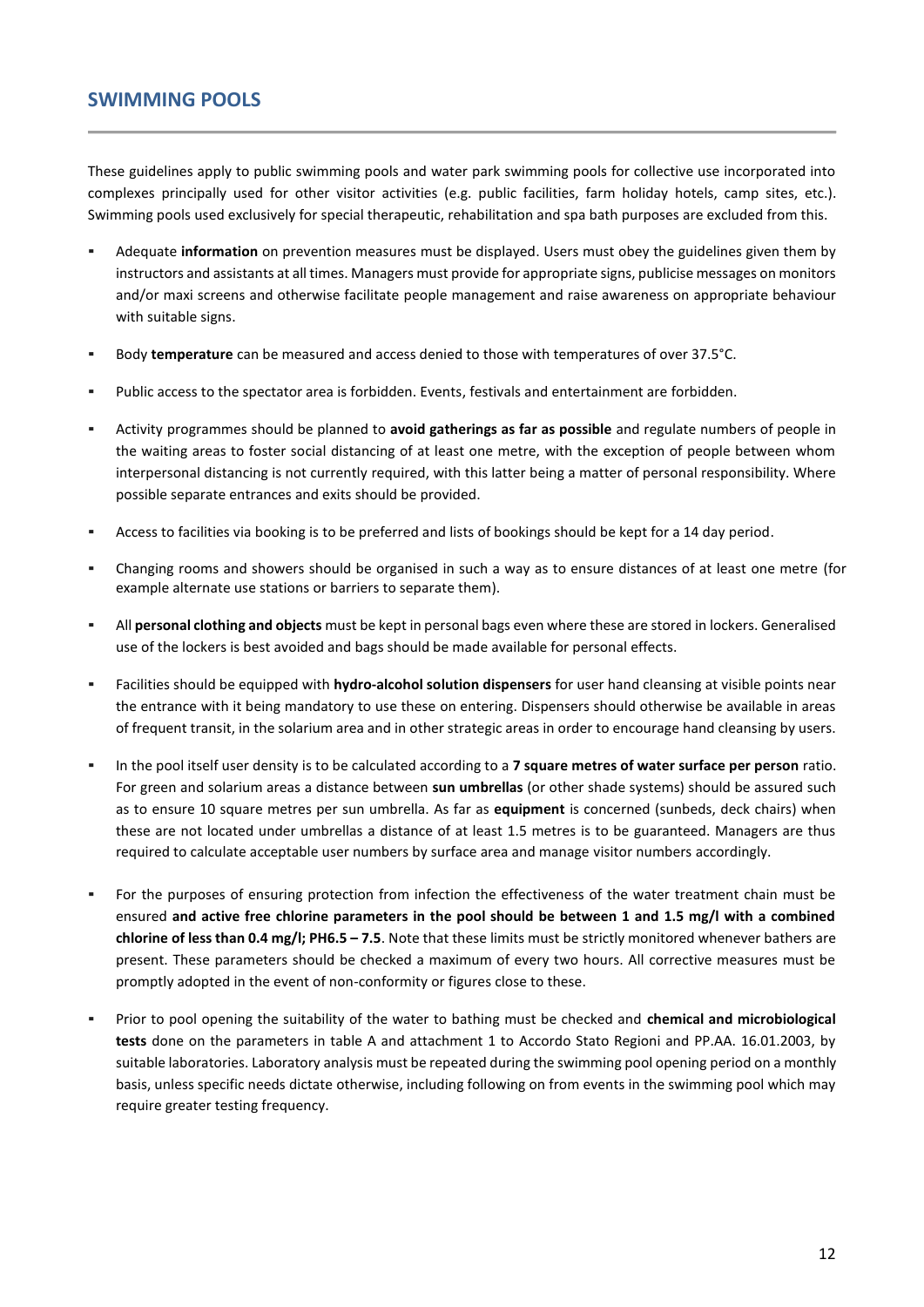- The usual swimming pool water health norms apply: before entering the pool users should take a full shower and soap down fully; swimming caps are obligatory; spitting, blowing one's nose and urinating in the water is forbidden; very small children should wear a nappy.
- **Cleaning and disinfecting** shared areas, changing rooms, cabins, showers, toilets and equipment (deck chairs, chairs, sunbeds and including floats and dinghies, etc.) should be frequent and regular.
- **Equipment** such as sunbeds, deckchairs and sun umbrellas, etc. must be **disinfected with each client/family changeover**. Otherwise these must be disinfected at the end of the day. Avoid use of objects and linen by more than one person: users should bring what they need with them to the pool.
- Pools used for water games must be converted to swimming pools given the need to combat the spread of the virus. When management can guarantee the requisites and processes set out here, with specific attention to social distancing, crowding at the pool and the water limit parameters, stream pools, toboggans and soft slides are allowed.
- As regards pools for collective use in facilities whose function is primarily tourist (e.g. public facilities, farm holiday hotels, camp sites, etc.) the provisions of this document apply, appropriately assessed and adjusted to the contest, swimming pool type, client traffic and other activities.
- Parents and those accompanying children are advised to monitor that children obey social distancing and health standard behaviours as far as their age and degree of autonomy allows.
- Pools not respecting the guidelines set out here as regards water treatment inefficacy (e.g. paddling pools), free active chlorine disinfectant levels and distances must be closed down. Thus especially strict monitoring of children's pools is recommended.
- All measures must be integrated into the self-inspection document in a special additional attachment dealing with combating SARS-CoV-2 infection.
- As far as seawater swimming pools are concerned, disinfectant levels should be maintained within the recommended limits and in accordance with international norms and standards, preferably in the upper range limits. Alternatively physical treatment at the upper range limit or maximum water exchange in the pool should be implemented in accordance with maximum uptake capacity.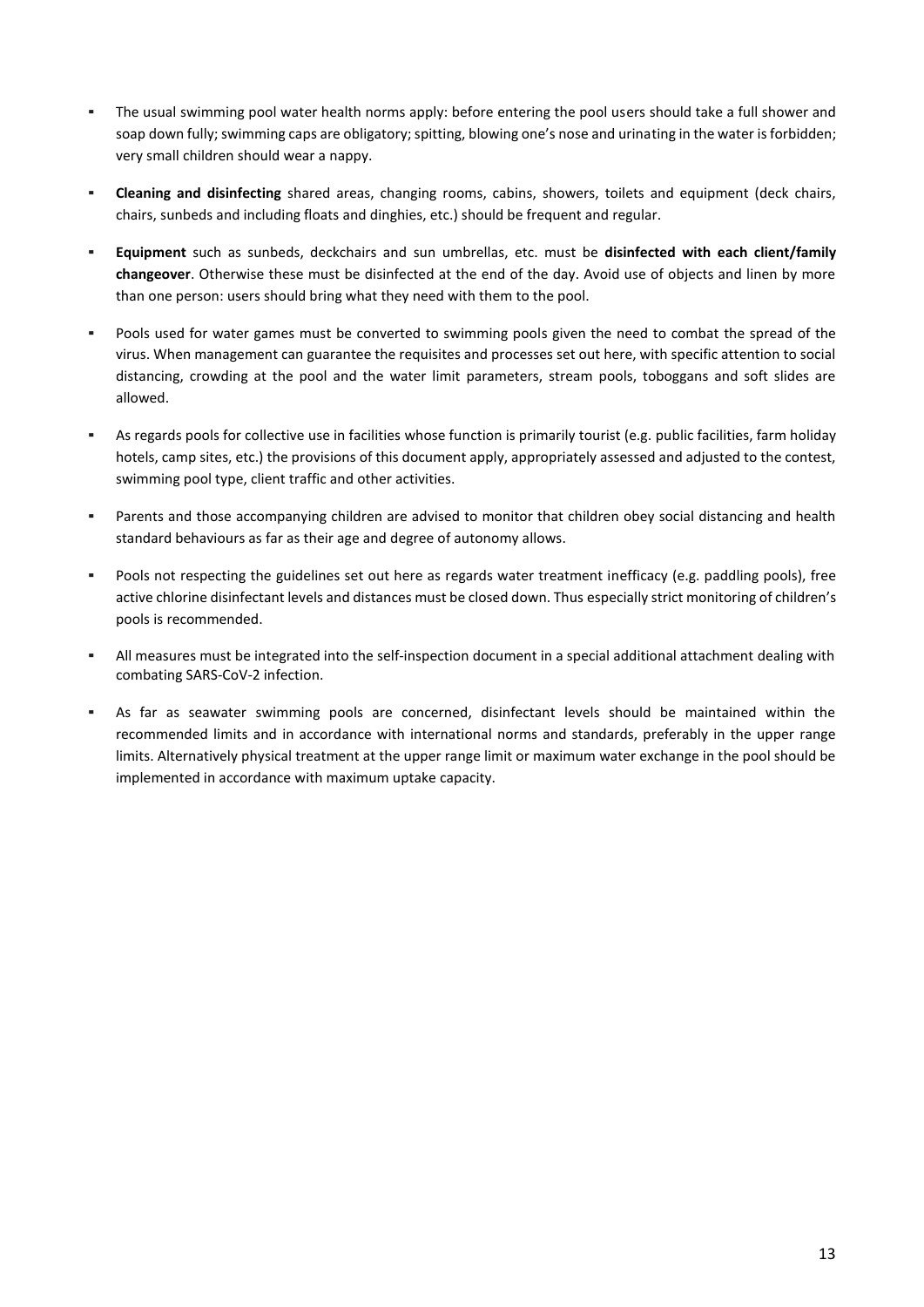### **GYMS**

These guidelines apply to local and public bodies and private gym owners including physical exercise classes (without interpersonal physical contact).

- Adequate **information** on all prevention measures adopted must be displayed.
- A **planned programme of activities** is to be drawn up, as far as possible, (e.g. with booking) and access is to be regulated in such a way as to avoid groups and gatherings. A list of those taking part should be kept for 14 days.
- Body **temperature** can be measured and access denied to those with temperatures of over 37.5°C.
- Changing rooms and showers should be organised in such a way as to ensure distances of at least one metre (for example alternate use stations or physical barriers) including by regulating access to these.
- Regulating traffic, waiting areas, access to the various areas and equipment and machine location, including closing off certain areas for the purposes of ensuring safe distances:
	- o **at least one metre for people when physical exercise is not underway;**
	- o **at least two metres during physical exercise (**with special attention to intense exercise).
- Facilities should be equipped with **hydro-alcohol solution dispensers** for user hand cleansing at visible points near the entrance with it being mandatory to use this on entering/exiting.
- After using each individual object, the gym's managers should ensure that **machines** and equipment used has been **disinfected**.
- Machines and equipment which cannot be disinfected must not be used.
- **Frequent cleaning and disinfecting** of spaces, equipment and machinery is to be ensured (including several times a day between one shift and the next) and changing rooms (including lockers) should be disinfected at the end of the day.
- Flasks, cups and bottles should not be shared and objects such as towels, bath robes and other items should not be exchanged with other users.
- **Footwear exclusive** to this purpose should be used at the gym.
- All **personal clothing and objects** must be kept in personal bags even where these are stored in lockers. Generalised use of the lockers is best avoided and bags should be made available for personal effects.
- As far as **microclimate** is concerned, spaces' air circulation situation and ventilation equipment should be assessed and appropriate airing to ensure indoor air quality ensured. A suitable microclimate requires:
	- ensuring periodic natural airing periodically in all spaces equipped with external windows and doors, where work stations are located for internal staff or outside users (including rooms and open space venues) avoiding through currents and temperature extremes during natural air exchange;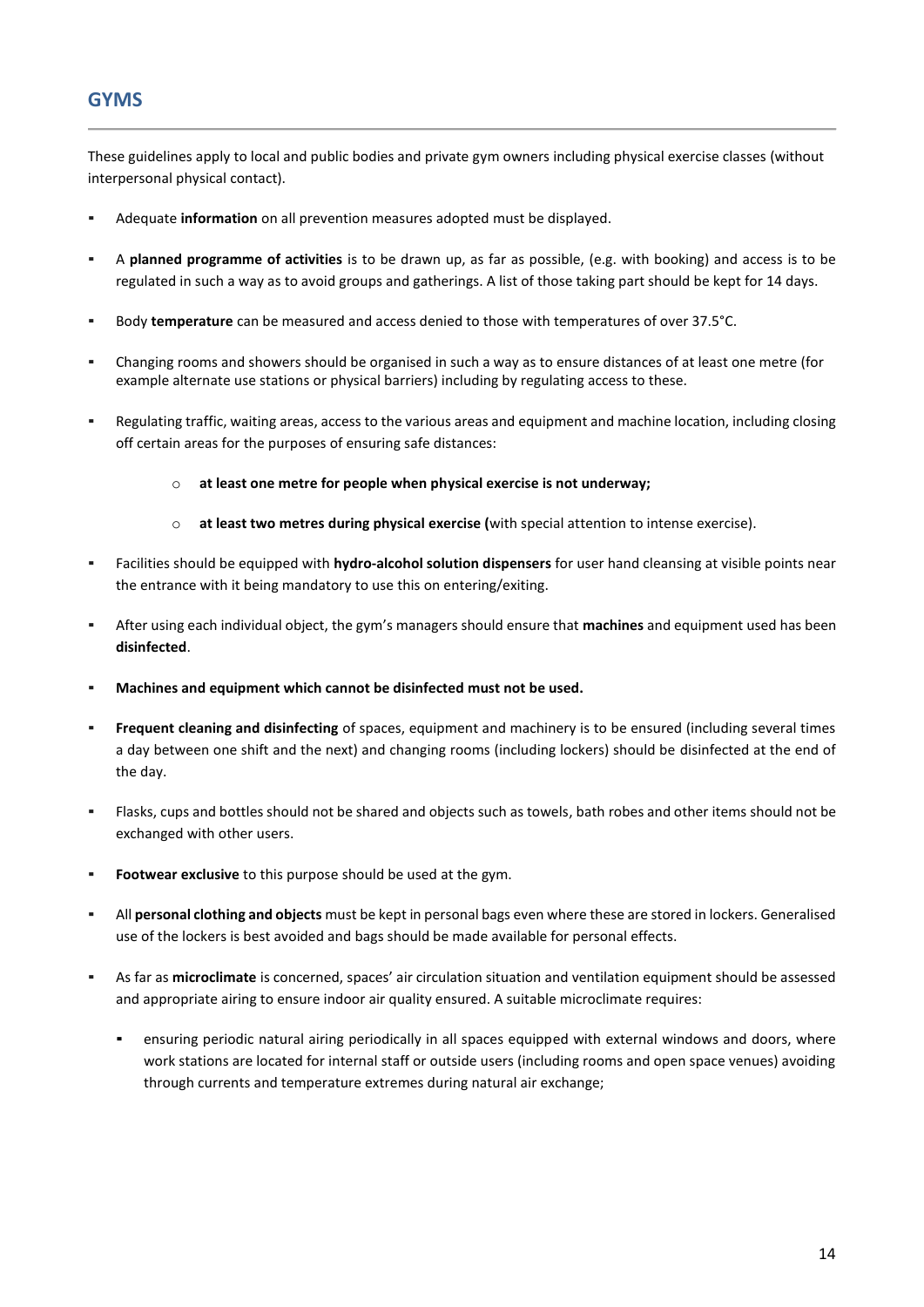- increasing incoming air filter pack replacement and maintenance (including adopting more effective filter packs);
- in relation to air expulsion outlets, ensuring that equipment conditions are such as to avoid health issues in the space between expulsion and aspiration;
- activating air extraction/input at least one hour before and after public access;
- . where spaces have no windows such as archives, changing rooms, toilets, etc. but do have fans/mechanical extractors, these must be kept functioning at least for the duration of working hours;
- as far as corridors, transit areas and waiting areas and other linking spaces between the various rooms normally less well ventilated or entirely free of ventilation are concerned, special attention should be paid to avoiding people gathering or waiting in these, adopting organisational measures to ensure that these are used only for brief intervals of transit or waiting;
- in buildings equipped with specific ventilation systems with external air input via controlled mechanical ventilation, eliminating air circulation totally;
- as regards heating/cooling systems using heat pumps, fan coils or convector heaters, wherever an appropriate temperature cannot be obtained without these, filter levels should be cleaned in accordance with producer specifications, with the plant switched off, and inadequate filters removed;
- plugs and ventilation grilles should be cleaned with clean microfibre cloths moistened with soap and water or ethyl alcohol at 75%;
- spraying cleaning products and disinfectants directly onto filters should be avoided in order to prevent breathing in pollutants during functioning.
- All **personal clothing and objects** must be kept in personal bags even where these are stored in lockers. Generalised use of the lockers is best avoided and bags should be made available for personal effects.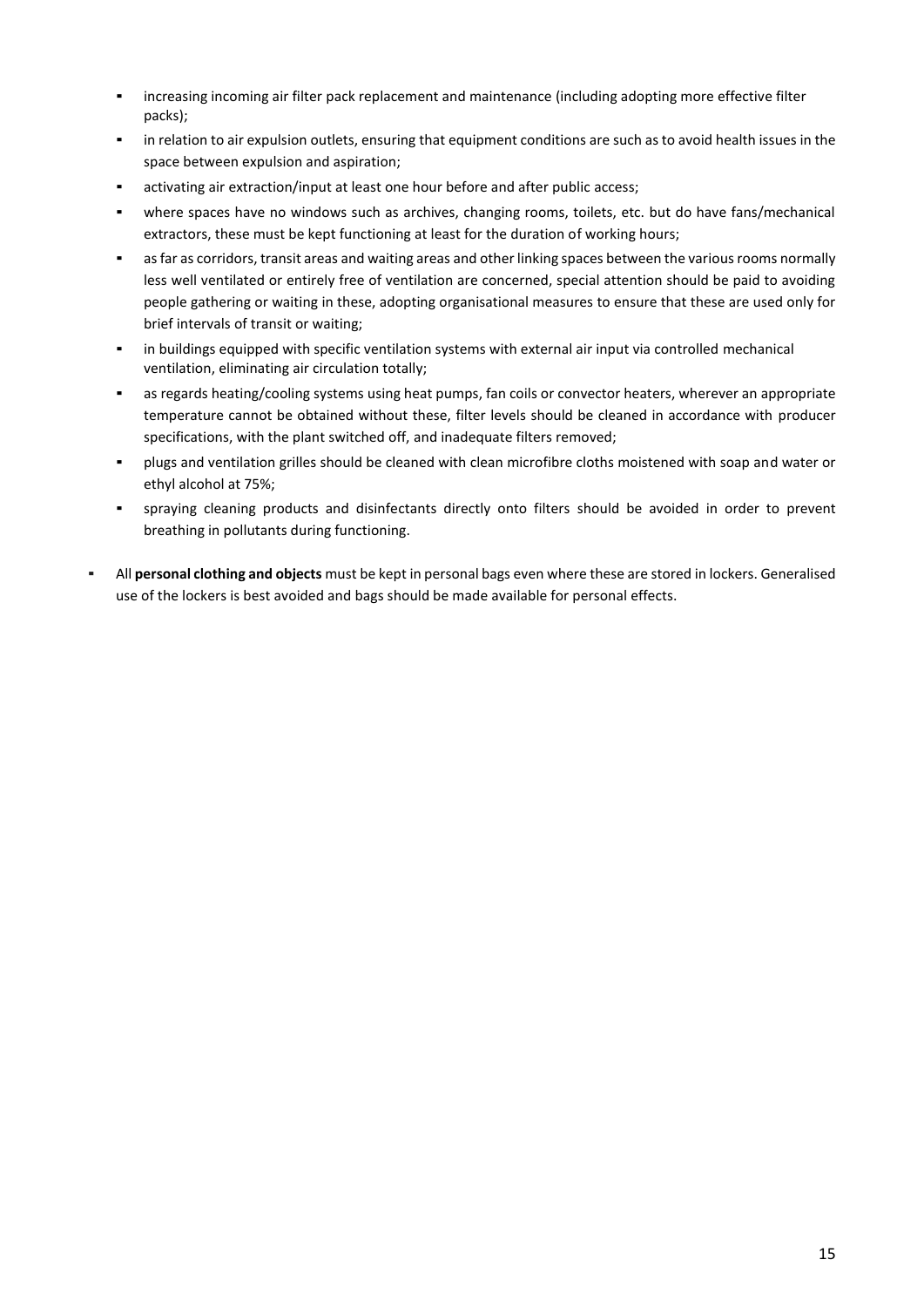- Home delivery of plants and flowers for planting must take place in accordance with the guidelines regarding product transport. If staff deliver products they must wear masks (if a distance of one metre cannot be maintained) and gloves.
- Staff must wear **protective clothing** (masks, gloves, glasses) for all cleaning operations and closed spaces must be aired, identifying the appropriate staff for the task (employees or external staff).
- **All surfaces** (especially inside the changing rooms, toilets and other shared use spaces) **must be cleaned** on a daily basis using ordinary cleaning products. Vehicles, machinery (manned and unmanned tractors, AWPs) and equipment must be cleaned every day using ordinary cleaning products.
- Changing rooms, toilets and common use spaces must be periodically disinfected including machinery and equipment (AWPs, chainsaws, hedge trimmers, lawnmowers, ladders, secateurs) and special attention should be paid to rental items.
- The firm will have to make suitable cleaning products available and supply **hydro-alcohol gel dispensers** inside its spaces and the vehicles used to access sites.
- Common use **space access regulations** are required (such as changing rooms, coffee break spaces, for example) limiting the number of people present in the same place and the length of their stay there and respecting distances of at least one metre between people.
- As far as hand protection is concerned, and in consideration of the added risk deriving from a mistaken use of these, it is believed to be more opportune to allow staff to work without single access gloves and require frequent hand washing with hydro-alcohol solutions in accordance with opportune company procedures (with the exception of specific risk factors associated with specific tasks or probable surface contamination).
- Site layout: at all phases of work safe distances must be ensured site delimitation, signing, material and equipment unloading. Distancing must also be guaranteed for clients and/or citizens via suitable signing and/or site fencing.
- **Pruning or cutting down trees**: staff operating tractors and self-propelled machines with cabins must work alone during moving and working phases. Where possible use by a range of individuals of self-propelled machines with cabins is to be avoided or alternatively prior cleaning and disinfecting of the cabins and surfaces of such machines must be undertaken. In the event of multiple staff using equipment such as chainsaws it is advisable to clean and disinfect those parts which may channel contagion.
- Grass cutting, planting, creation and management of green areas: if possible multiple use of lawn tractors or selfpropelled machines such as diggers should be avoided or the surfaces of such equipment should be cleaned and disinfected before use.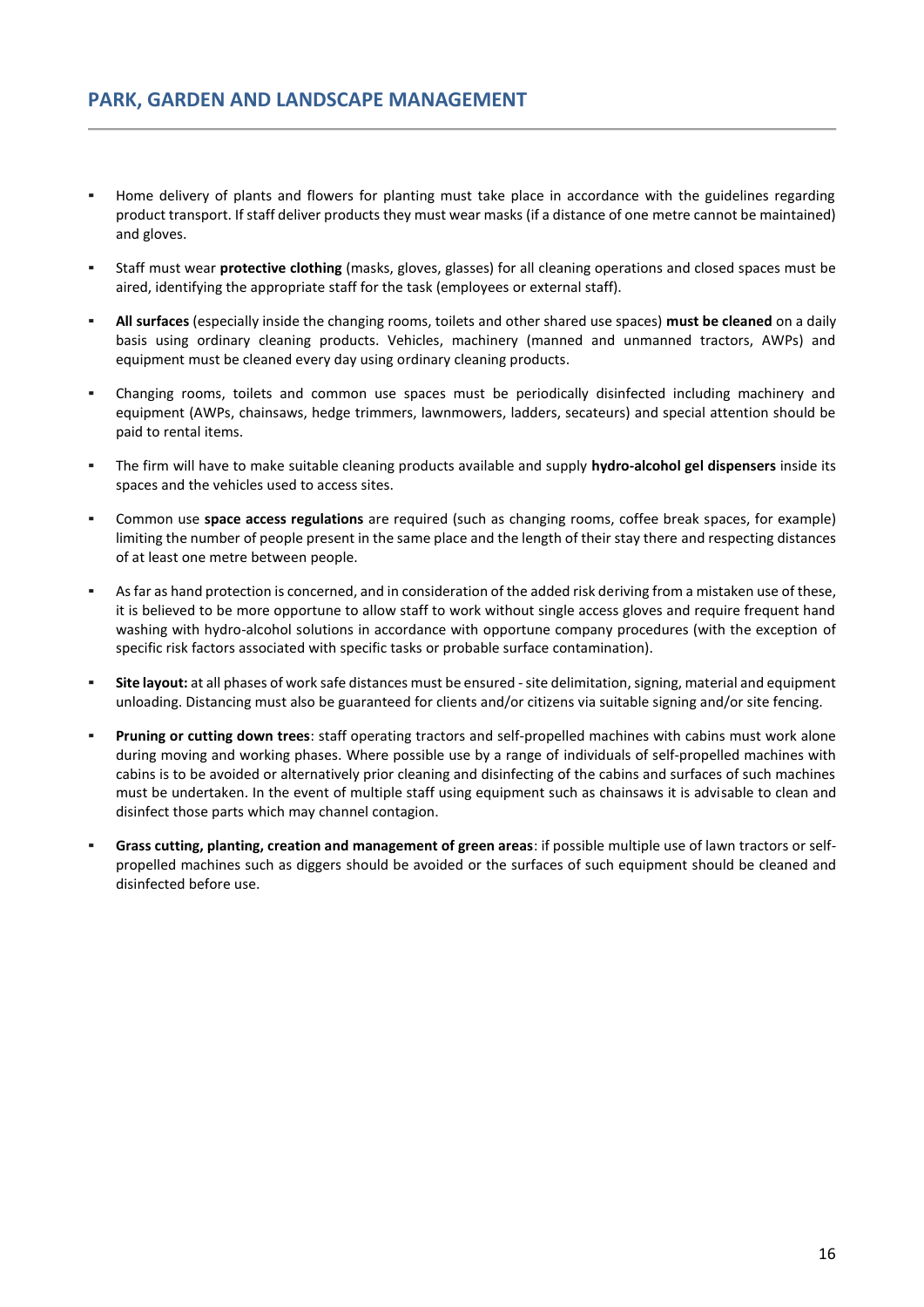These guidelines apply to local and public bodies and private museum, archive and library owners and other cultural bodies.

- Adequate **information** on all prevention measures adopted must be displayed.
- A specific access plan needs to be drawn up for visitors (opening days, times, maximum visitor numbers, booking systems, etc.) which must be exhibited and notified to the public (e.g. social networks, websites and press releases).
- Body **temperature** can be measured and access denied to those with temperatures of over 37.5°C.
- **Visitors must wear masks at all times.**
- **Staff** must wear airway protection **masks** at all times when visitors are present and in any case when interpersonal distances of at least one metre cannot be guaranteed.
- Where possible staff-user contact areas should be separated by suitable physical **barriers** capable of preventing droplet contagion.
- Hydro-alcohol solution should be made available for **hand cleansing** in all spaces.
- A **planned access programme** should be drawn up (e.g. online or telephone booking) which establishes maximum visitor numbers and regulates access in order to avoid large numbers of people gathering in certain areas.
- Where appropriate, **trajectories should be laid out and areas highlighted** including with signs on the floor in order to encourage interpersonal distancing and separating entrances and exits.
- Guaranteeing suitable surface and space **cleaning and disinfecting** with special attention to those touched most frequently (e.g. handles, switches, handrails, etc.). Toilets must be regularly cleaned and disinfected. The cleaning of spaces displaying, conserving or storing cultural assets must be guaranteed with suitable procedures and products.
- Internal spaces must be **aired** frequently. As regards air conditioning, where technically possible all air circulation must be totally excluded. Where this is not technically possible natural air circulation measures must be reinforced and air filters cleaned when the air conditioning is switched off, to maintain adequate filtering/removal standards in line with Istituto Superiore di Sanità document technical guidelines.
- The use of lifts should be limited to those with reduced mobility where possible.
- Locker and cloakroom use is to be regulated.
- **Audio guides and IT supports** can be used only if they are suitably disinfected after each use. Use of personal devices for information purposes should be encouraged.
- Any educational activities must take account of social distancing rules and the use of shifts is recommended, via prior organisation and prioritising open spaces.
- As far as documentary and library collections are concerned, isolation storage procedures are recommended after use, as disinfecting these would be harmful.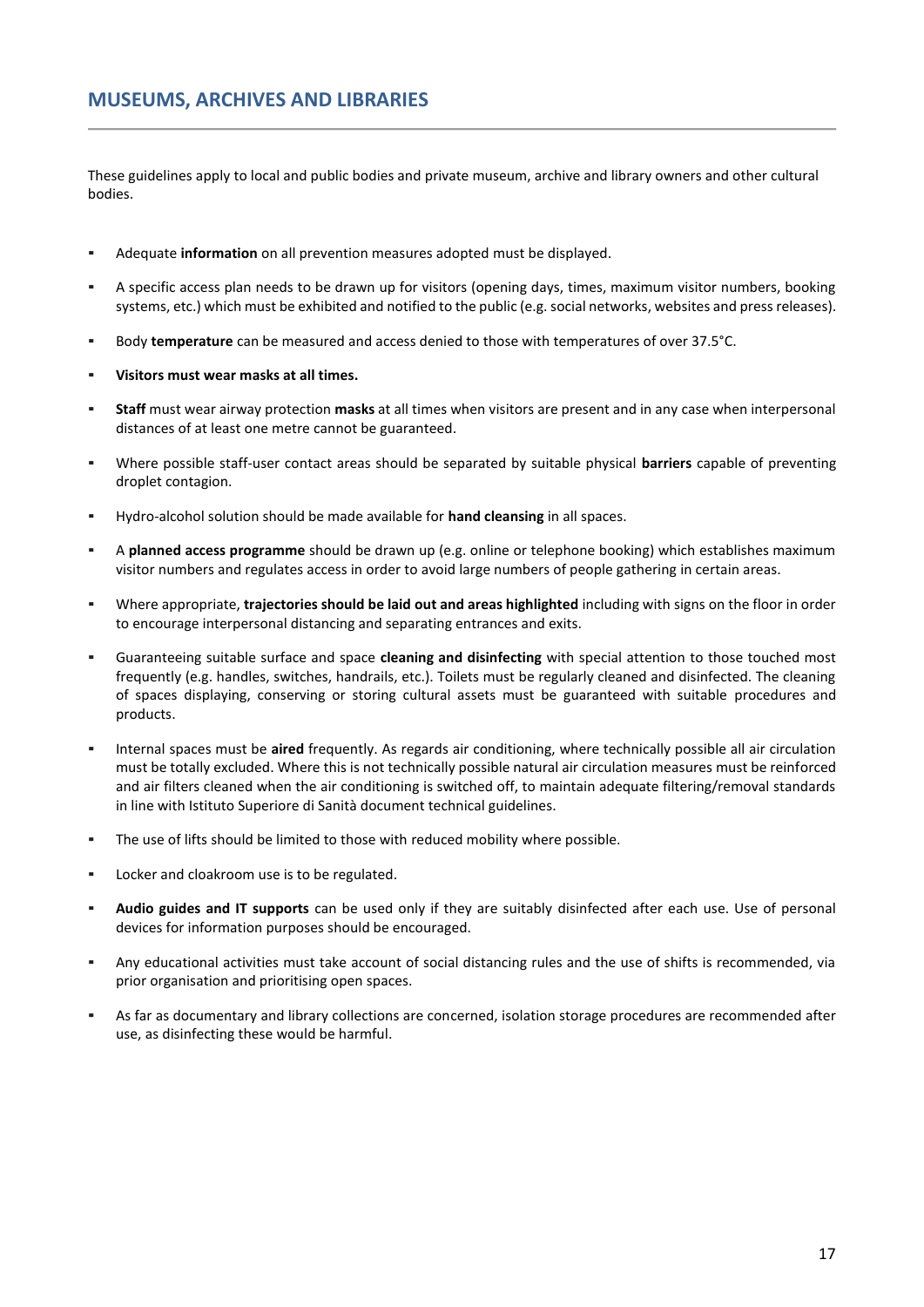Specific guidelines are set out here for this type of facility and reference is to be made to the general accommodation guidelines.

- Suitable **information** on prevention measures which can also be understood by non-Italian speakers is to be displayed.
- Body **temperature** can be measured and access denied to those with temperatures of over 37.5°C.
- Interpersonal distancing of at least one metre should be promoted and facilitated (except for family units) in all common use areas and trajectory differentiation fostered within facilities with special attention to entrances and exits. To this end, information points and/or space indications (such as stickers on floors, balls, ribbons, etc.) are recommended.
- Where possible social distancing should be monitored by staff.
- Reception and cash desks should be equipped with physical barriers (e.g. screens). In any case electronic payment and online booking management is to be encouraged with automatic check in and check out where possible
- Reception staff must clean their work surfaces and the equipment used at the end of every shift.
- Guests must use **masks** at all times in indoor spaces (e.g. retail outlets, common use spaces and toilets) and in any case when interpersonal distances of at least one metre (with the exception of family members and those sharing sleeping accommodation) cannot be respected. Masks are not obligatory during physical exercise.
- Staff are required to use masks at all times in the presence of clients and in any event when interpersonal distances of at least one metre cannot be respected.
- Hand cleansing systems using hydro-alcohol solutions must be easy to access at various locations inside the facility, encouraging frequent use by clients and staff.
- All objects supplied to guests must be disinfected before and after each use.
- All spaces must be frequently **cleaned and disinfected** with special attention being paid to common use areas and frequently touched surfaces (handrails, light switches, lift buttons, door and window handles, etc.). Adequate airing of indoor spaces must be ensured.
- Public toilets must be cleaned at least twice a day given the specific features of these facilities. In the event of greater visitor numbers with 70% or more of the spaces without on-site toilets (thus excluding mobile homes, bungalows and spaces with private toilets), cleaning and disinfecting must take place at least three times per day.
- Airing/ventilation systems and air filter cleaning must be monitored and kept up.
- Guests' mobile accommodation (e.g. tents, caravans and campers) must be positioned inside delimited spaces in such a way as to ensure respect for interpersonal distancing between the various visitor groups of no less than three metres between the entrances to units, where these face one another. A distance of at least 1.5 metres must also be maintained in the event of the use of accessories or adjuncts (e.g. tables, chairs, sunbeds, deck chairs).
- Guests must be encouraged to clean and disinfect external as well as internal furnishings.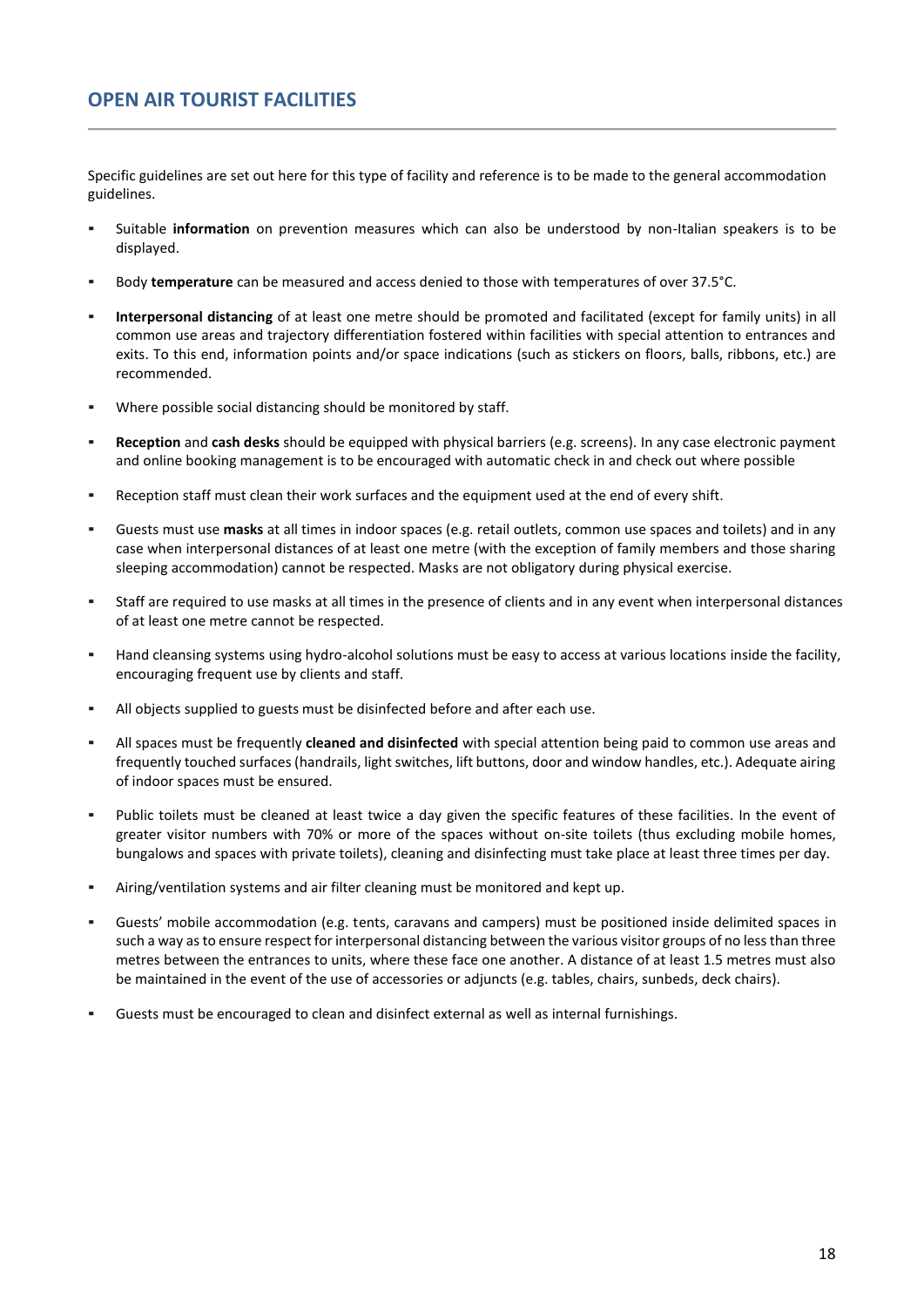- Maintenance technicians and staff working at apartments in the presence of guests must ensure interpersonal distancing of at least one metre.
- For restaurant services, swimming pools, beach facilities and gyms see the relevant information sheet.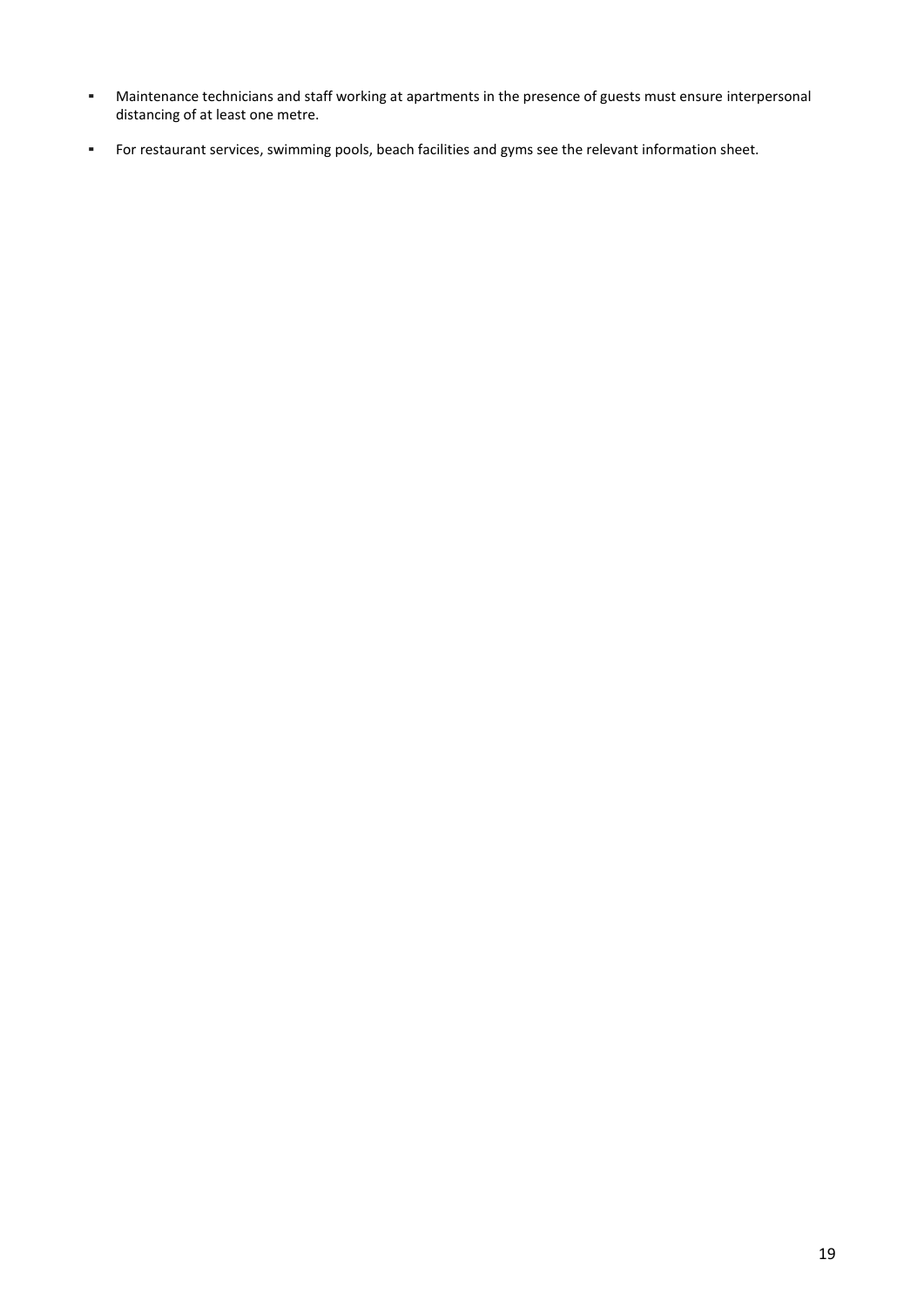- Suitable **information** on prevention measures which can also be understood by non-Italian speakers must be displayed.
- Where possible, the hut's outdoor spaces must be demarcated allowing for **regulated access.** Where tables and benches are present an information panel must be set up to highlight the health norms and safety distances and trajectories making it possible to avoid direct contact between people set up.
- A dispenser containing hand cleanser must be set up at the entrance to this area.
- Inside the area managers must invite guests to respect **interpersonal distancing of at least one metre** and use personal protection such as masks and gloves. This does not apply to members of the same family, those cohabiting and people sharing the same room as well as those to whom interpersonal distancing regulations do not apply, with this latter being the personal responsibility of those involved.
- Single-use tablecloths are obligatory as is disinfecting tables and chairs before client changeover.
- **Table service only** is allowed.
- Part of the external seating areas is set aside for reserved guests.
- In external areas, where a special area for picnicking has been set aside, this will also be limited access. Where possible outside areas should be equipped with gazebos, umbrellas and canopies, thus limiting excess pressure at the entrance to the mountain hut.

#### **Inside mountain huts**

- Entrance to mountain huts is conditional on capacity and access is dependent on mask and glove use.
- Counter service is not allowed, only table service.
- Where possible, trajectories inside the hut should be identified to avoid direct contact between people.
- Overnight stays and meals should prioritise booking and lists of guests kept for at least 14 days.

#### **Access to internal mountain hut areas**

- Movement between rooms is conditional on use of safety measures. Visitors are banned from entering the accommodation area in walking boots and must wear their own slippers.
- In the event that maximum seating space numbers in accordance with safe distance rules are reached in the internal dining area managers must set up an information board at the entrance to stop people coming in.

#### **Bedrooms**

- A disinfecting gel dispenser must be set up at the entrance to each room.
- Beds must include mattresses with mattress covers in washable material and a disposable set made up of single use mattress cover and pillow case or in material washable at 90°C. Personal sleeping bags are, in any case, mandatory.
- Where single use sheets are used these must supplement but not replace single use mattress and pillow covers.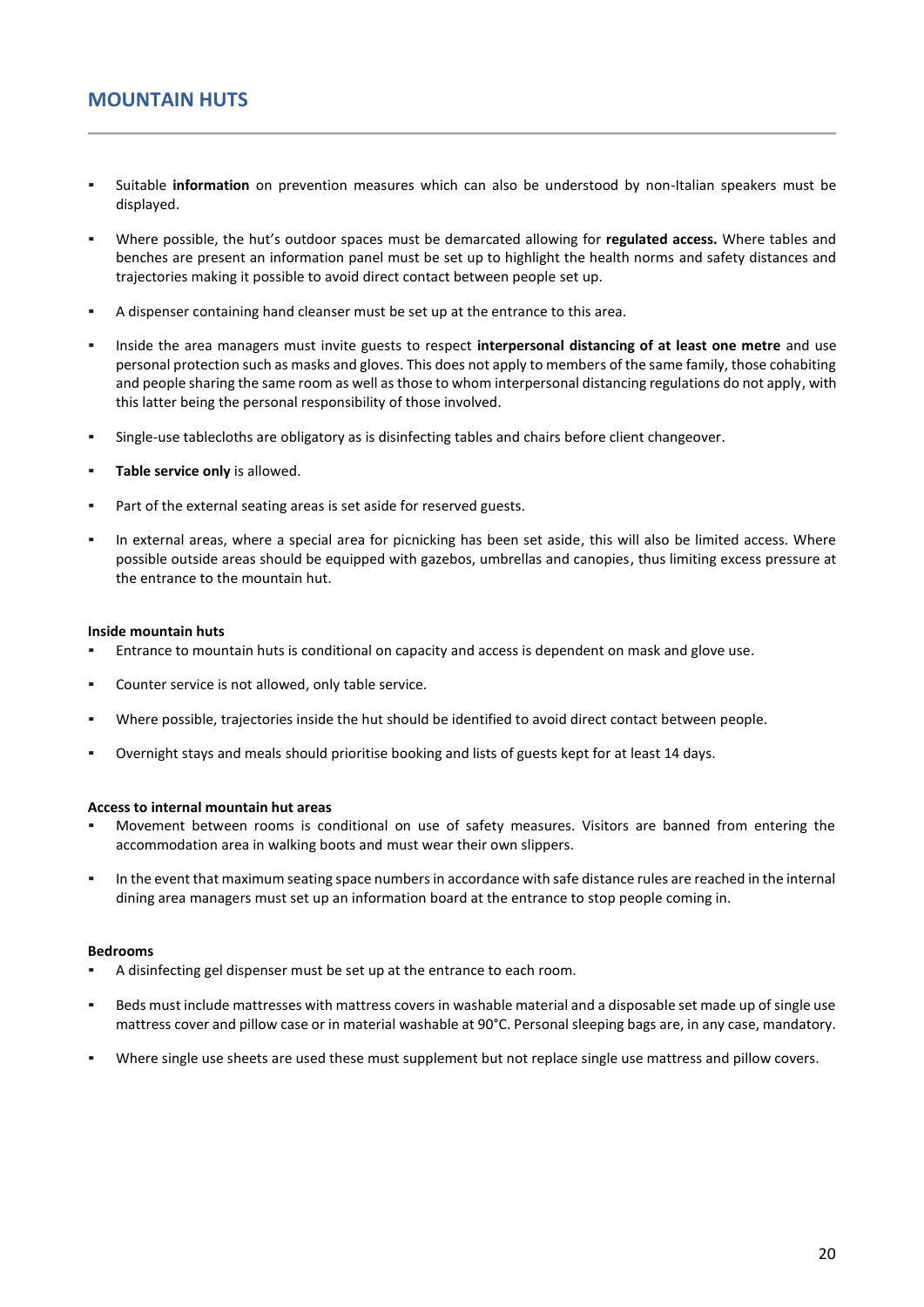### **OUTDOOR EXERCISE**

These guidelines apply to all sports facilities at which outdoor exercise takes place and which have indoor spaces (reception, equipment storerooms, meeting rooms, changing rooms, race management, etc.).

- Adequate **information** on prevention measures must be displayed.
- **Activity programmes should be as planned as far as possible** to discourage groups from forming, regulate traffic in waiting and other areas and guarantee interpersonal distancing.
- Body **temperature** can be measured and access denied to those with temperatures of over 37.5°C.
- **Equipment and machinery must be distanced** and demarcated in order to ensure that safe distancing measures can be respected and trajectories allowing minimum distances of one metre between people while exercise is not taking place and masks must be worn where this cannot be respected. During physical activity (with special attention to intense activity) at least two metre distancing must be ensured.
- Trained staff must be present to check that health and safety and social distancing rules are being obeyed and encourage users to do so.
- Spaces, equipment and machinery must be **cleaned and disinfected** after each individual training session.
- **Machines and equipment which cannot be disinfected must not be used.**
- **Hand cleansing** is obligatory for users before and after access.
- Flasks, cups and bottles should not be shared and objects such as towels, bath robes and other items should not be exchanged with other users.
- Sufficient quantities of cleaning and disinfecting materials must be ensured for each user (near machines or sets of equipment) so that users can disinfect machines and equipment themselves.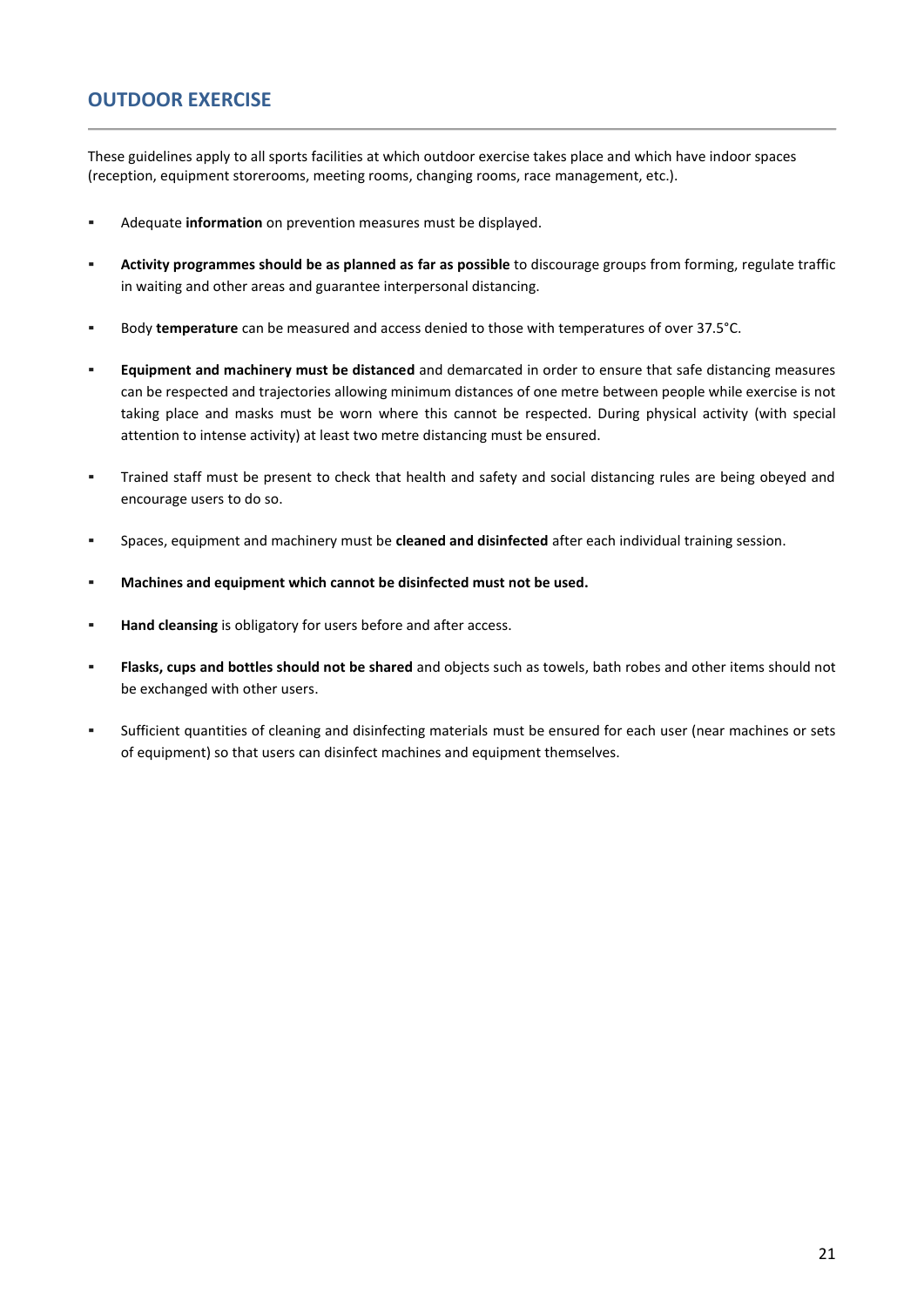These guidelines apply to public and private rentals.

- Suitable information must be provided to raise user awareness of the health and behavioural measures suitable to containing SARS-CoV-2 transmission by appealing to individual common sense. Messages must be easy to understand for non-Italian speaking users and may take the form of signs and information panels and notices promoting and encouraging health measures by staff.
- Access to services should be reservation only, via distance link-up and special apps and electronic payment systems should be encouraged.
- Body temperature measurements on access to rental service facilities are recommended.
- **Hydro-alcohol solutions** for user hand cleansing must be made available in offices, enclosed spaces and outdoor areas.
- In offices, enclosed spaces and outdoor areas gatherings should be avoided and distancing trajectories set up to guarantee distances of at least one metre between rental staff and users.
- Airway protection masks must be used in all indoor spaces accessible to the public and whenever interpersonal distances cannot be ensured at all times except in the event of the exceptions set out in current regulations (children under 6, those with disabilities incompatible with long term mask use and those interacting with these).
- Where possible work spaces should be separated by suitable physical barriers capable of preventing droplet contagion.
- Adequate air circulation is fundamentally important in indoor spaces and offices:
	- incoming air filtering packs must be maintained/replaced frequently with more efficient packs being used where possible;
	- as regards heating/cooling systems using heat pumps, fan coils or convector heaters, wherever an appropriate temperature cannot be obtained without these, filter levels should be cleaned in accordance with producer specifications, with the plant switched off, and inadequate filters removed.
- Frequent **cleaning** of all spaces must be ensured with surfaces touched most frequently being **disinfected** (e.g. counters, worktops, countertops, handrails, light switches, buttons, handles, etc.).

#### **TRANSPORT RENTALS**

Managers must ensure vehicle cleaning prior to each new rental, using disinfectants on surfaces touched most frequently (e.g. steering wheels, gear sticks, displays, handles, buttons and handlebars, etc.).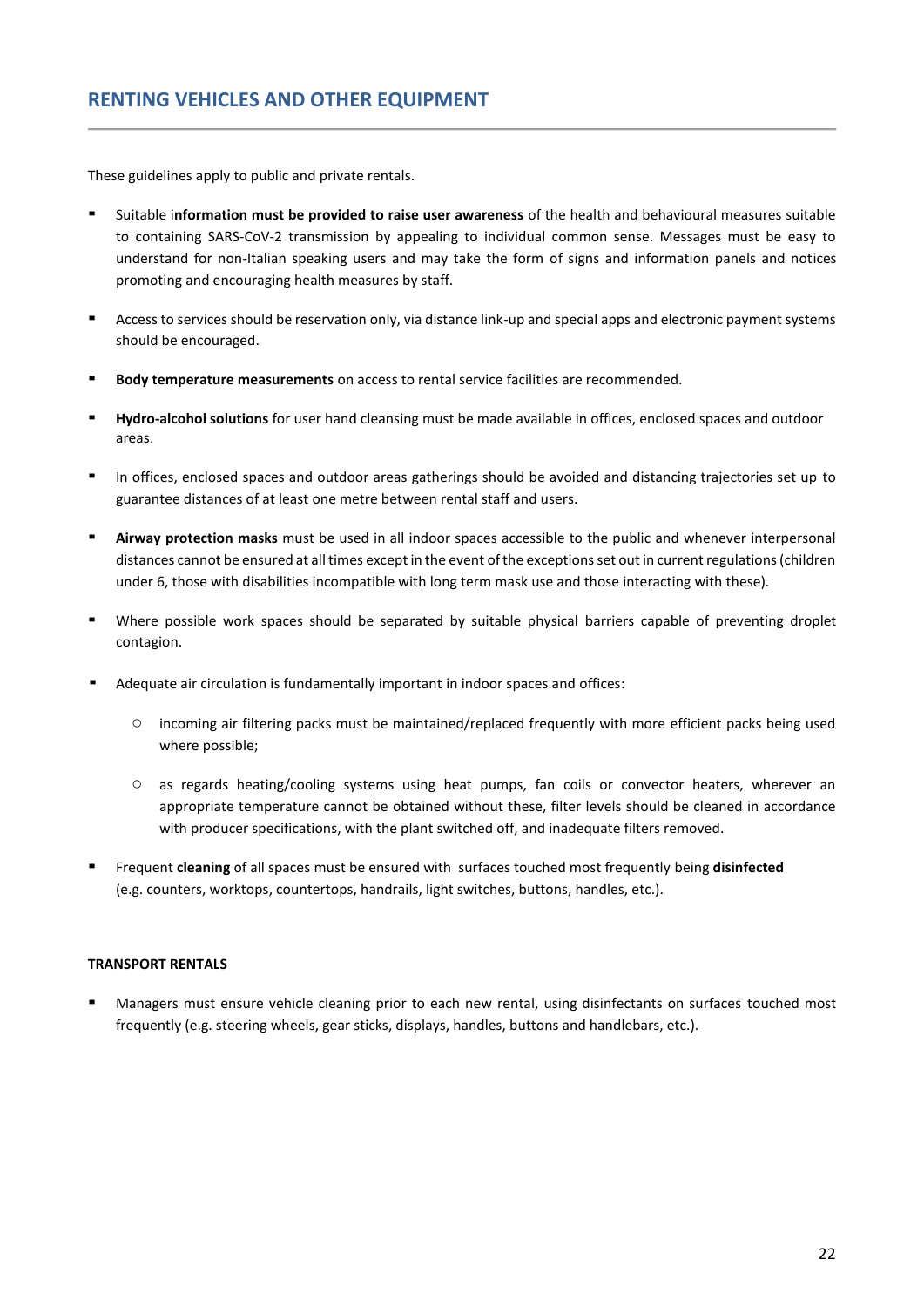- Client hand cleansing must be ensured for bike sharing services. Alternatively single use gloves must be made available and obligatory.
- Client hand cleansing must be ensured for car sharing services. Alternatively single use gloves must be made available and obligatory. Masks are obligatory at all times.

#### **OTHER EQUIPMENT RENTALS**

- All equipment must be cleaned and disinfected each time it is returned by clients.
- Special attention must be paid to all surfaces touched during use (such as keyboards, handles, etc.) and those of particular droplet contagion risk where clients have used these without masks.
- If equipment cannot be cleaned and disinfected without damaging it users must be notified that gloves and masks must be worn during use.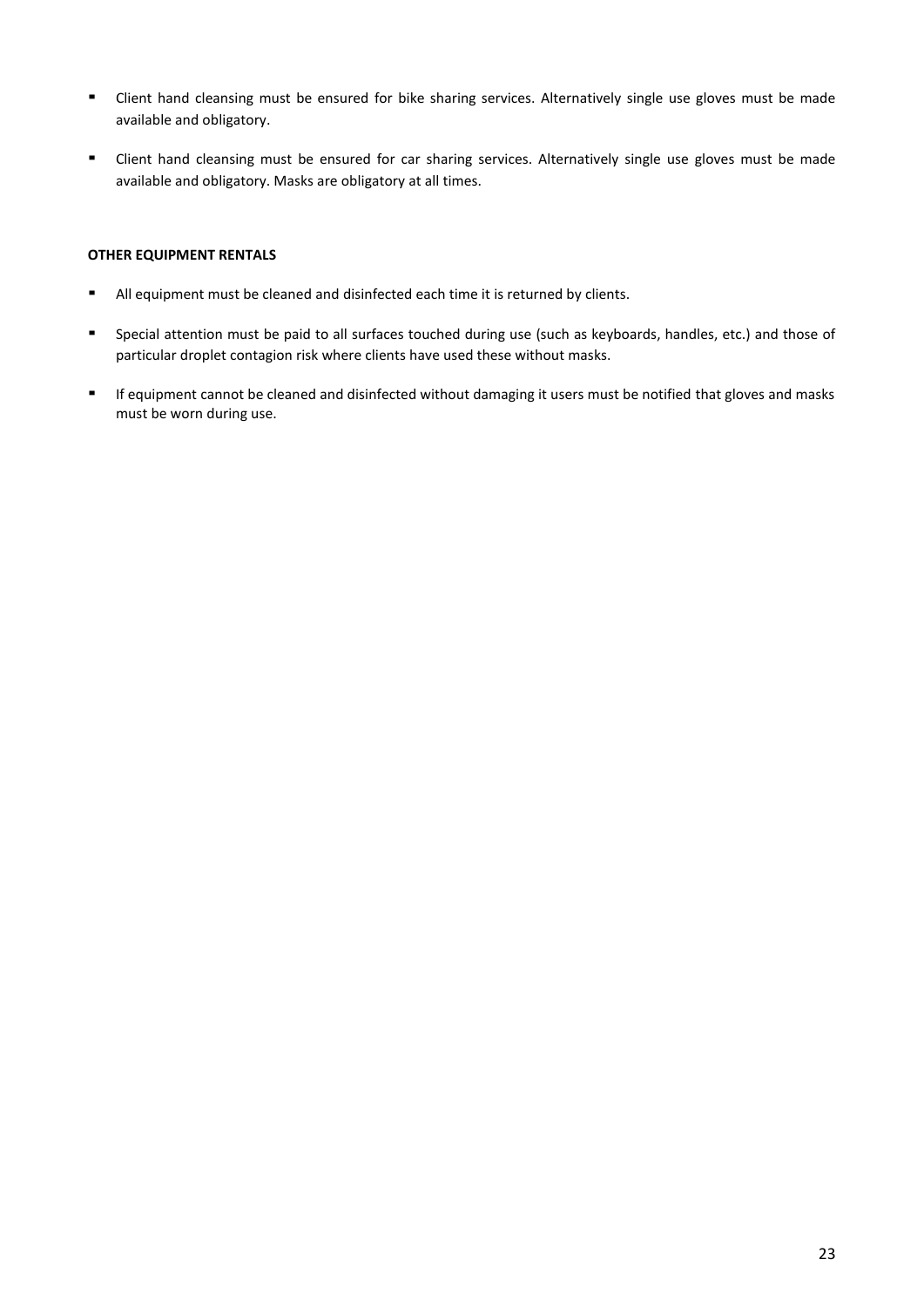### **SCIENTIFIC INFORMATION ON MEDICINE**

- The measures/protocols set out by the facility/firm they work with apply to all informants.
- Professional informants must **clean hands** and use **airway masks.**
- Air circulation must be encouraged in indoor spaces when sessions end.
- **Electronic and distance contact** must be prioritised.
- **Prior appointments** are always required with specific times used to avoid interaction with other users or patients in waiting spaces.
- **Interpersonal distances** between informants and health staff must always be respected.
- **Multiple use of objects** in information activities **is to be avoided.**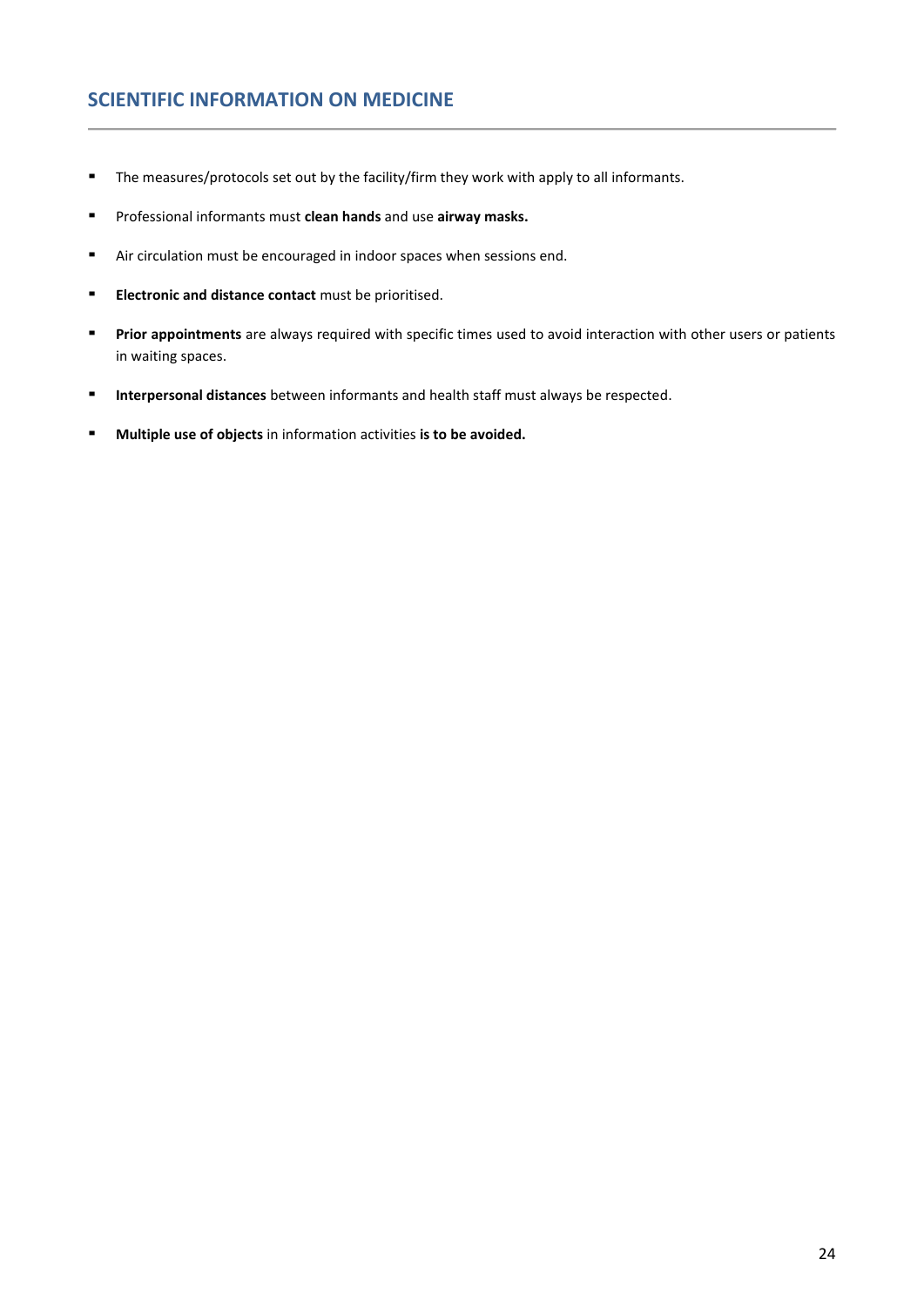These guidelines apply to children's play areas within public and private areas including those inside tourist and business facilities.

- Suitable **information** must be supplied to parents, children, those accompanying them and any staff on all prevention measures to be adopted. Signs with pictograms and other child friendly systems should be used, including for non-Italian speaking users, especially in tourist areas.
- Staff and parents should be encouraged to self-monitor their **health** and that of their families and kept informed regarding the behaviour to be adopted in the event of suspected COVID-19 symptoms.
- Children and teenagers must be encouraged to **follow health prevention measures** including using fun methods in accordance with their age and degree of autonomy and self-awareness.
- Spaces must be reorganised to ensure distances of **at least one metre** between users with the exception of family members and those cohabiting or for those not covered by existing interpersonal distancing regulations.
- Airway protection **masks** must be used by parents, those accompanying children and children over the age of 6. Colourful and/or patterned masks are to be preferred.
- Suitable hydro-alcohol solution dispensers are to be made available for frequent **hand cleansing** in all spaces, especially at entrances and exits.
- Thorough **cleaning** of spaces every day with mild detergents is to be ensured. Surfaces touched most frequently must be disinfected at least once a day.
- In covered, indoor spaces, **air circulation** must be ensured. As regards air conditioning, where technically possible all air circulation must be totally excluded. Where this is not technically possible natural air circulation measures must be reinforced and air filters cleaned when the air conditioning is switched off, to maintain adequate filtering/removal standards in line with Istituto Superiore di Sanità document technical guidelines.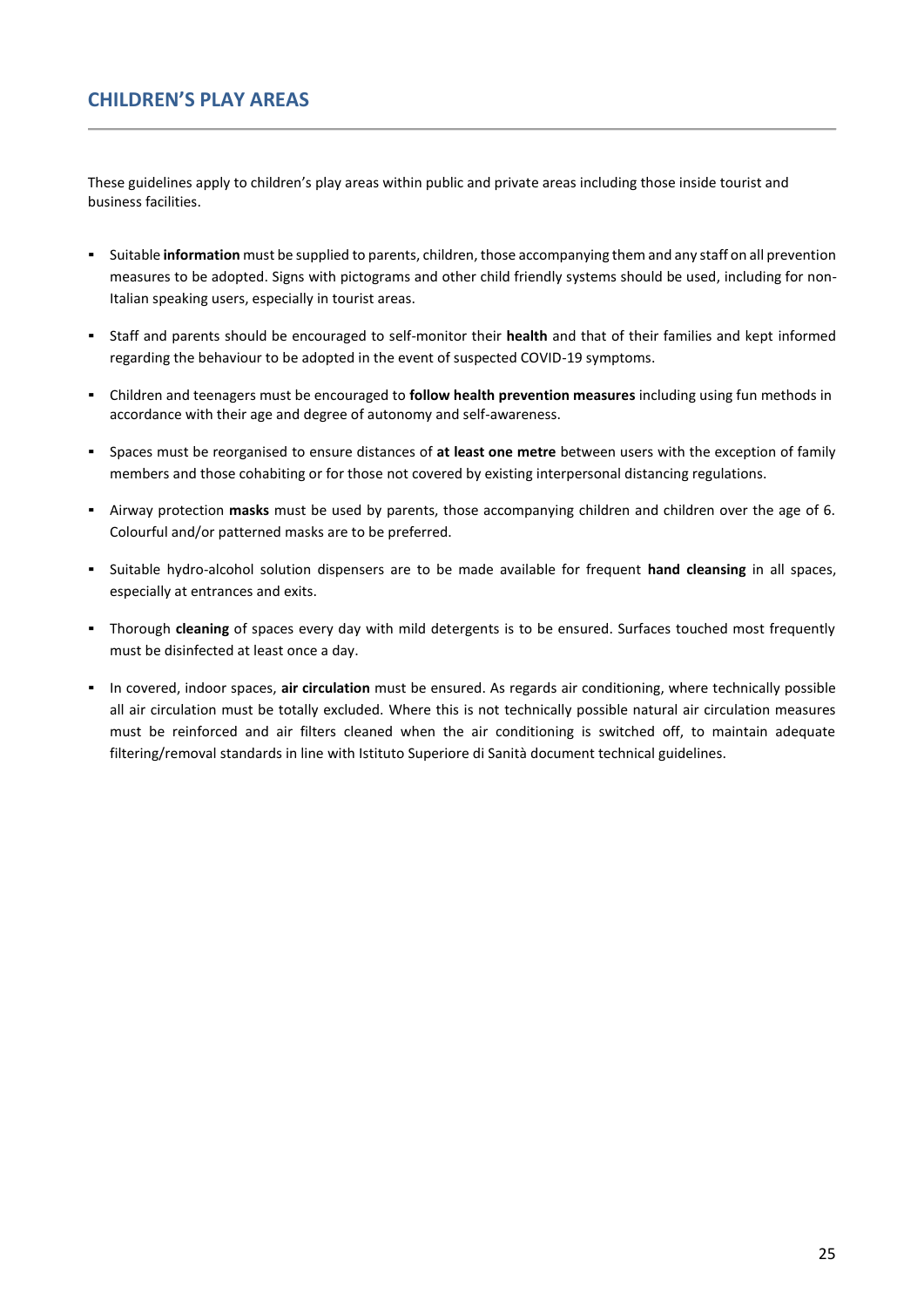These guidelines apply to places in which cultural associations, clubs, leisure centres, social centres, free time and third age study centres meet.

- Suitable **information must be provided to raise user awareness** of the health and behavioural measures suitable to containing SARS-CoV-2 transmission by appealing to individual common sense. Messages must be easy to understand for non-Italian speaking users and may take the form of signs and information panels and notices promoting and encouraging health measures by staff.
- Spaces, trajectories and activity programmes must be organised in such a way as to **ensure interpersonal distances of at least one metre** (two metres in the event of physical activities). Exemptions to current regulations apply and are a matter of individual responsibility. A reduction in venue capacity may be considered.
- **Outdoor activities** are to be prioritised where possible, guaranteeing respect for interpersonal distances in any event.
- Small group activities are to be preferred, guaranteeing respect for interpersonal distances even during leisure activities. Activities requiring the use of objects (e.g. board games, snooker, boules) should be organised in such a way as to reduce the numbers of people using them such as playing in shifts and fixed composition teams with masks and hand cleansing to be required prior to each new game. In any case worktops, game tables and all objects supplied to users must be disinfected before and after each use shift. Games which cannot be disinfected after each shift (such as playing cards) must not be used.
- **Airway protection masks** must be used in all indoor spaces accessible to the public and whenever interpersonal distances cannot be ensured at all times except in the event of the exceptions set out in current regulations (children under 6, those with disabilities incompatible with long term mask use and those interacting with these).
- Hand disinfectant solutions must be made available in multiple locations for user and staff use. It should be noted that gloves cannot replace appropriate hand cleaning and must be frequently changed every time they get dirty or are damaged. Used gloves must not be re-used once they have been removed and are to be thrown away in nonrecyclable waste.
- Body **temperature** can be measured and access denied to those with temperatures of over 37.5 °C.
- A daily attendance register must be kept and retained for 14 days, guaranteeing respect for data protection laws.
- User reception stations can be equipped with **physical barriers** (e.g. screens).
- Seating layout must guarantee **interpersonal distancing of at least one metre** both frontally and laterally.
- **Frequent cleaning of all spaces** must be guaranteed with the most frequently touched surfaces being regularly disinfected (e.g. counters, tables, desks, handrails, light switches, buttons, door and window handles, equipment, games, toilets, showers, changing rooms, etc.).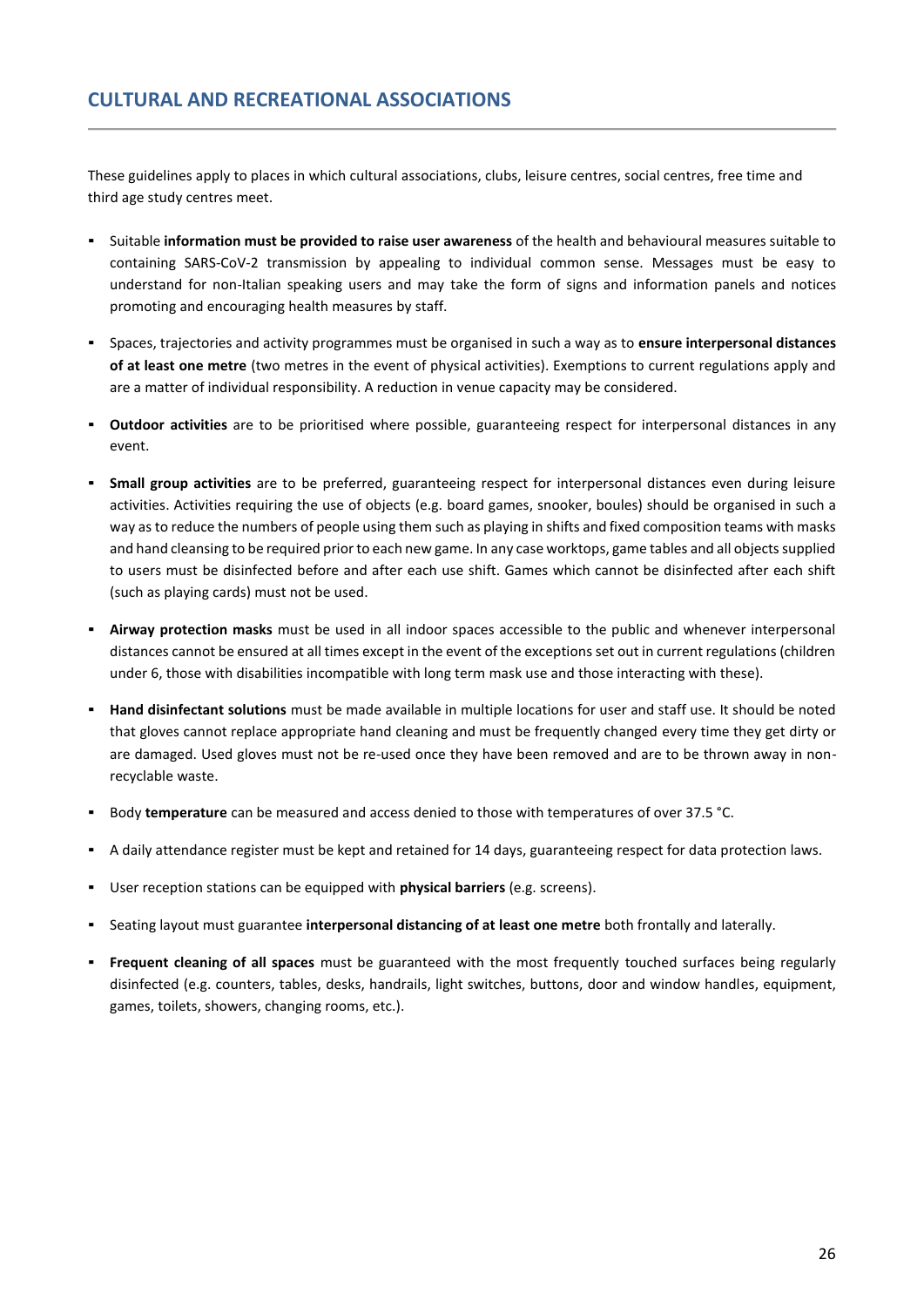- Internal spaces must be **aired** frequently. As regards air conditioning, where technically possible all air circulation must be totally excluded. Where this is not technically possible natural air circulation measures must be reinforced and air filters cleaned when the air conditioning is switched off, to maintain adequate filtering/removal standards in line with Istituto Superiore di Sanità document technical guidelines.
- As far as specific organisational and prevention measures for the various sorts of activities are concerned (e.g. serving food and drinks, exercise and sports, education, conferences, debates, shows) the relevant themed information sheets should be consulted.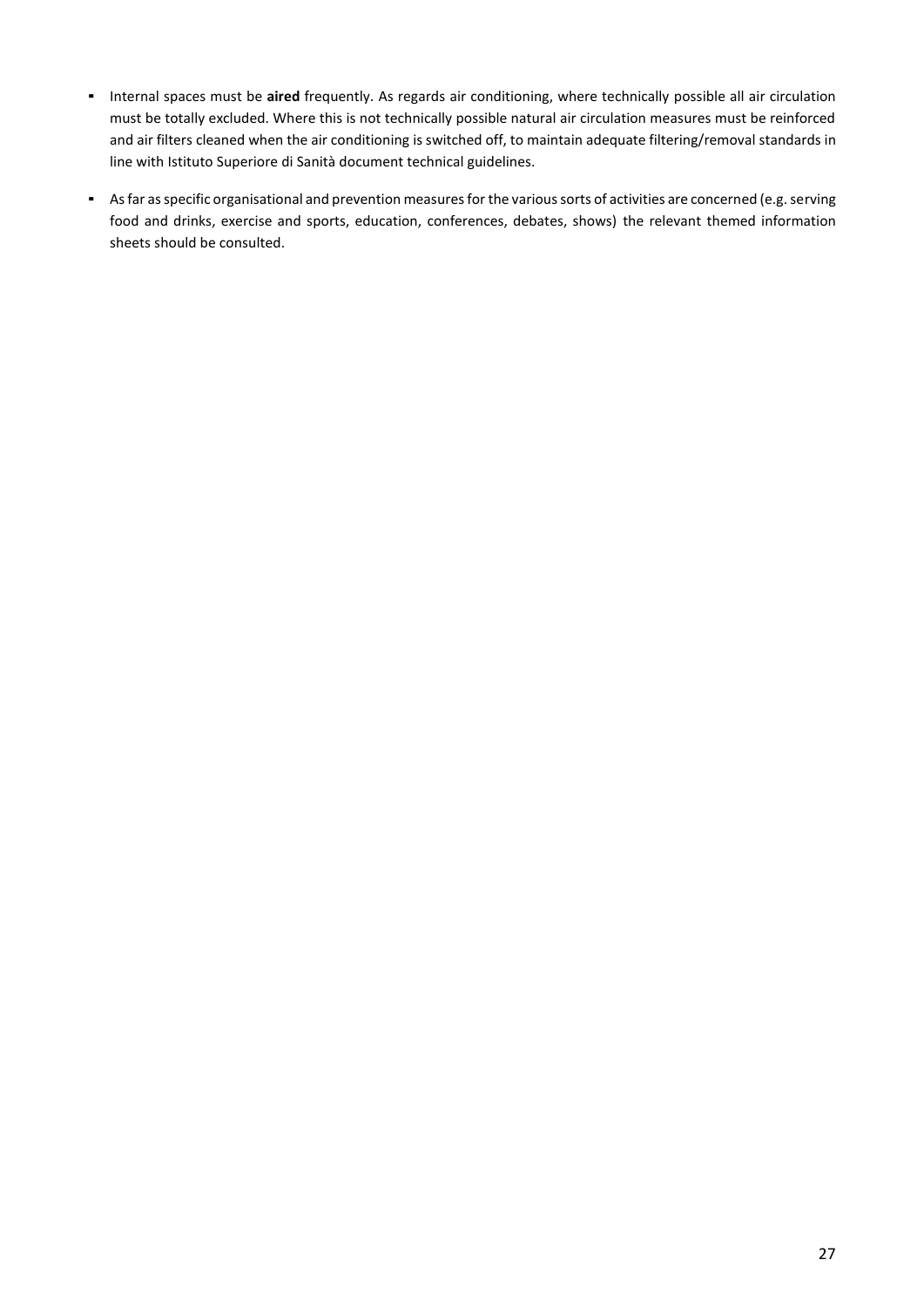### **PROFESSIONAL TRAINING**

These guidelines apply to training activities taking place in various contests (classrooms, workshops and firms) including final exams (both theoretical and practical), tests, mentoring, tutoring and group and individual guidelines including, as examples only:

- professional education and training including in dual mode for professional qualification and diploma purposes both at professional training schools and state funded professional institutes;
- higher education courses in the regional education context (ITS, IFTS, etc.);
- training and orientation courses for adult return to work;
- adult and ongoing education courses;
- regulated training courses provided in the regional education system context;
- ongoing training courses provided in the regional education system context.

The regional education system means that whole context in which regional education is offered including projects approved by directorial decree.

- Suitable **information** on prevention measures taken by the individual organisation is to be displayed which can also be understood by non-Italian speakers.
- **Body temperature** can be **measured** with access to classrooms or other training centres blocked in the event of temperatures over 37.5°C.
- **Hydro-alcohol solution for user and staff hand cleansing** is to be made available at multiple locations, especially at the entrance and near toilets, in order to encourage frequent use.
- A list of those attending activities is to be kept for a 14 day period in order to enable health authorities to trace contacts if needed.
- Where possible **groups as homogeneous as possible** are to be preferred (e.g. those on the same course, employees at the same firm) with more mixed groups to be organised only as a second best.
- Where children (aged 14 to 17) are involved, respect for distancing norms is an objective which can be applied only in accordance with the degree of autonomy and self-awareness that can be expected from the age group concerned. Activities must thus be adapted to specific individual contexts.
- Where possible, with specific reference to practical exercises, outdoor spaces are to be preferred.
- Spaces set aside for activities must be organised in such a way as to ensure **interpersonal distances of at least one metre** between users and these distances can only be reduced where physical barriers preventing droplet contagion can be set up.
- Considering the prolonged periods in the same environment involved, all users (teachers, learners, classroom tutors, etc.) must wear airway protection masks for the whole duration of activities and clean their hands frequently with hydro-alcohol solutions. In the case of teaching staff, transparent visors are also possible. Where necessary, and if these exist, protection devices linked to the specific risks associated with individual activities should be used.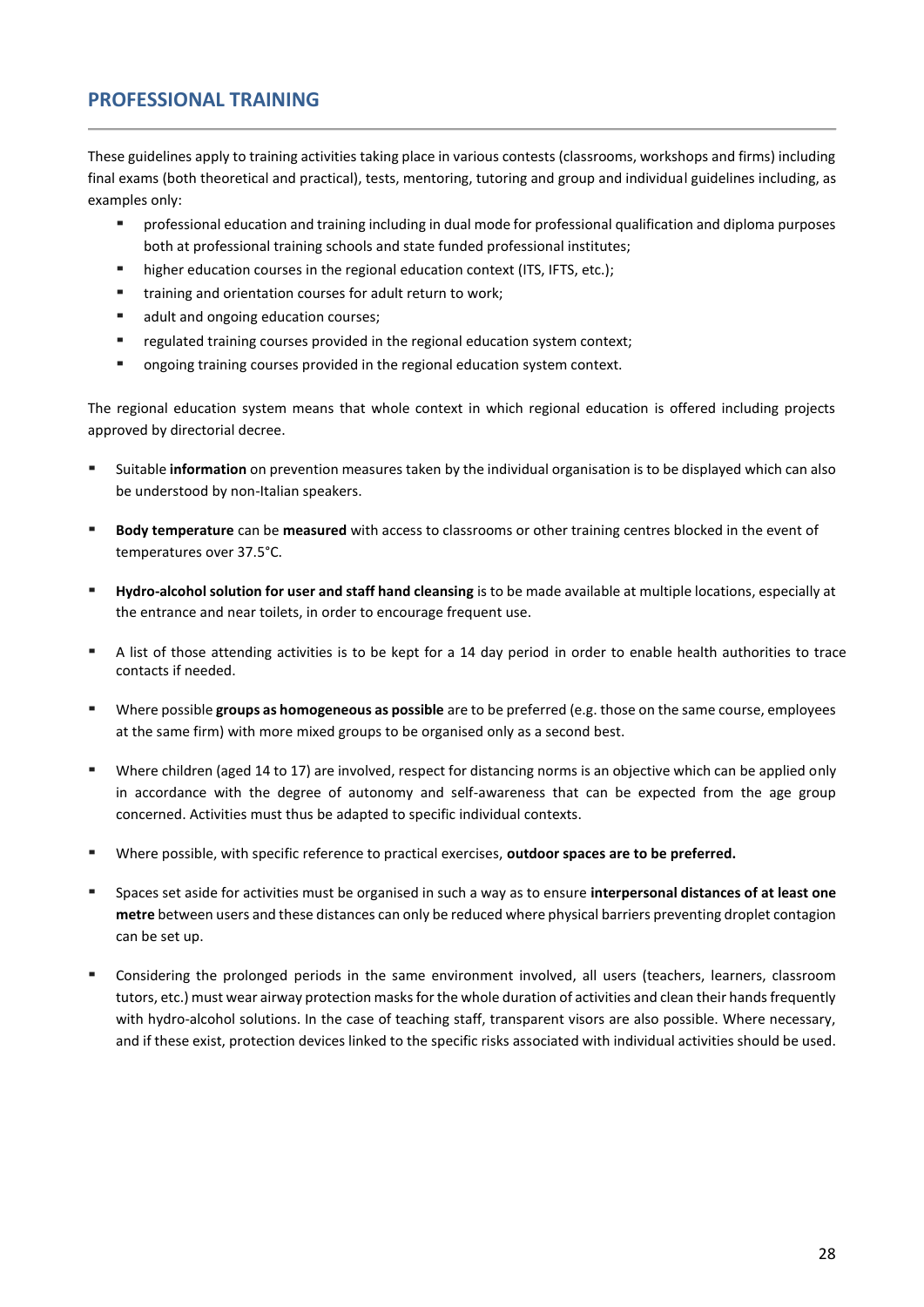- Spaces must be **regularly cleaned and disinfected** and in any case on completion of every group activity, with special attention to the surfaces touched most frequently, toilets and common use areas (refreshment areas, buttons on automatic drink and snack distributors).
- Any **tools and equipment used must be cleaned and disinfected on every user changeover** and in any case at the end of the day. Wherever specific activities or equipment requires frequent and shared use by multiple users (e.g. industrial kitchens and their specific equipment) hands or gloves must be cleaned and disinfected regularly.
- **EXED INTER 18 Internal spaces must be aired** frequently. As regards air conditioning, where technically possible all air circulation must be totally excluded. Where this is not technically possible natural air circulation measures must be reinforced and air filters cleaned when the air conditioning is switched off, to maintain adequate filtering/removal standards in line with Istituto Superiore di Sanità document technical guidelines.
- As regards internships the measures and protocols of the third party body/firm concerned will apply. Where more than one intern is present at the same firm and in accordance with these protocols, internship shifts may be required, to be agreed with interns, the host body/firm's responsible individual and/or company tutor.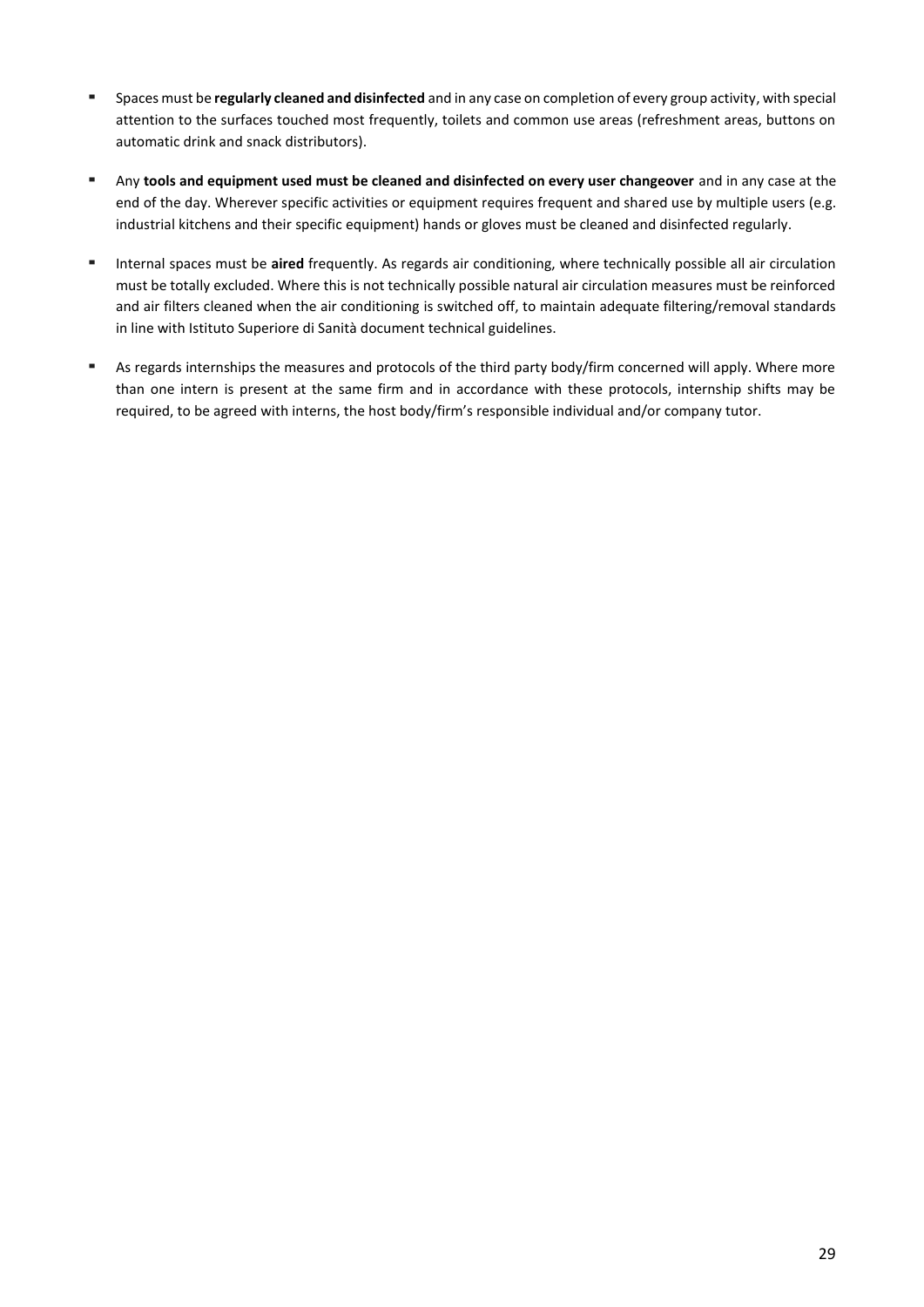### **CINEMA AND THEATRE**

These guidelines apply to cinemas, theatres, circles, theatre gazebos, arenas and shows in general, including travelling ones.

- Suitable **information** on prevention measures which can also be understood by non-Italian speakers must be displayed.
- Spaces reorganisation and ordered access must be ensured in order to stop groups forming and ensure distances of **at least one metre** between users, with the exception of family members and those cohabiting or for those not covered by existing interpersonal distancing regulations. This latter aspect is a matter of personal responsibility. Where possible separate entrances and exits should be provided.
- Members of the same family, those cohabiting and those exempted by the current regulations are not required to respect **interpersonal distancing** rules.
- Access to facilities via **booking** is to be preferred and lists of bookings should be kept for a 14 day period.
- Body **temperature** can be measured and access denied to those with temperatures of over 37.5°C.
- **EXECT AND FIRE CONTEX 2018 CONTEX FIRE 2018 Reception and clear is to be Reception and electronic payment is to be** preferred.
- Hand cleaning products must be made available for clients and staff in multiple locations, especially near the entrance.
- Seating layout must ensure **minimum distances** of at least one metre, both frontally and laterally, **between spectators** and require them to sit down. Family members and those cohabiting can sit next to one another, guaranteeing a minimum distance of one metre between them and other spectators and social distances can be reduced in the event of possible moveable plexiglass dividers between different groups of spectators.
- Any interaction between performers and the audience must respect health behaviour guidelines and, in particular, **performer-audience distances of at least two metres.**
- Staff must use suitable airway protection masks in both shared use spaces and when in contact with the public.
- All spectators must wear **masks** (the general regulations apply to children).
- **For indoor shows, maximum numbers of 200 apply and for outdoor shows 1000 people** with structures being set up to split up the audience.
- As regards common spaces used for everyday activities and training and exercises, individual guidelines must be referred to and respect for general health measures ensured.
- **■** If food and drink is offered this must comply with the appropriate guidelines.
- All spaces must be *frequently cleaned and disinfected* with special attention being paid to common use areas and frequently touched surfaces handrails, light switches, lift buttons, door and window handles, etc.).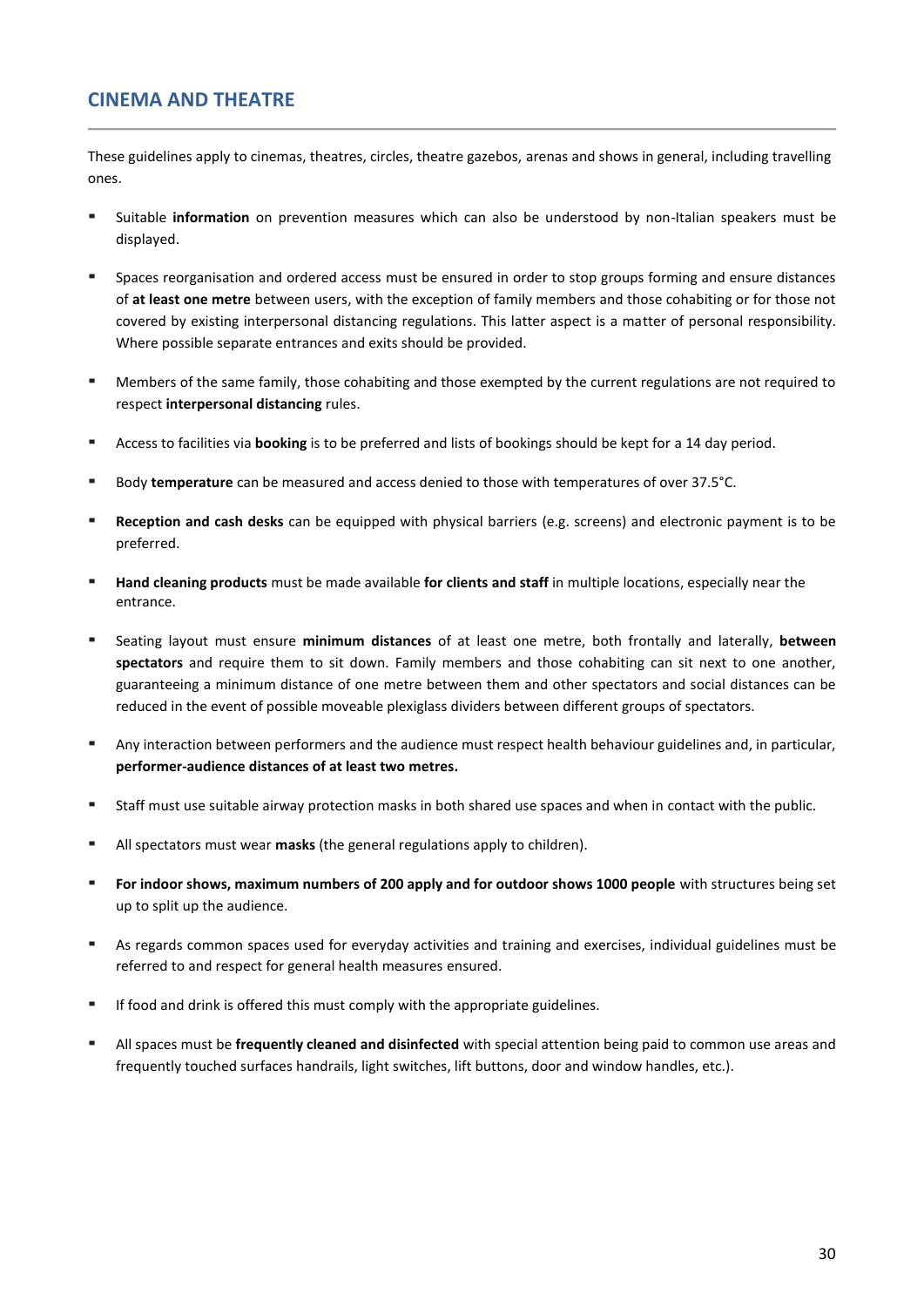▪ Internal spaces must be **aired** frequently. As regards air conditioning, where technically possible all air circulation must be totally excluded. Where this is not technically possible natural air circulation measures must be reinforced and air filters cleaned when the air conditioning is switched off, to maintain adequate filtering/removal standards in line with Istituto Superiore di Sanità document technical guidelines.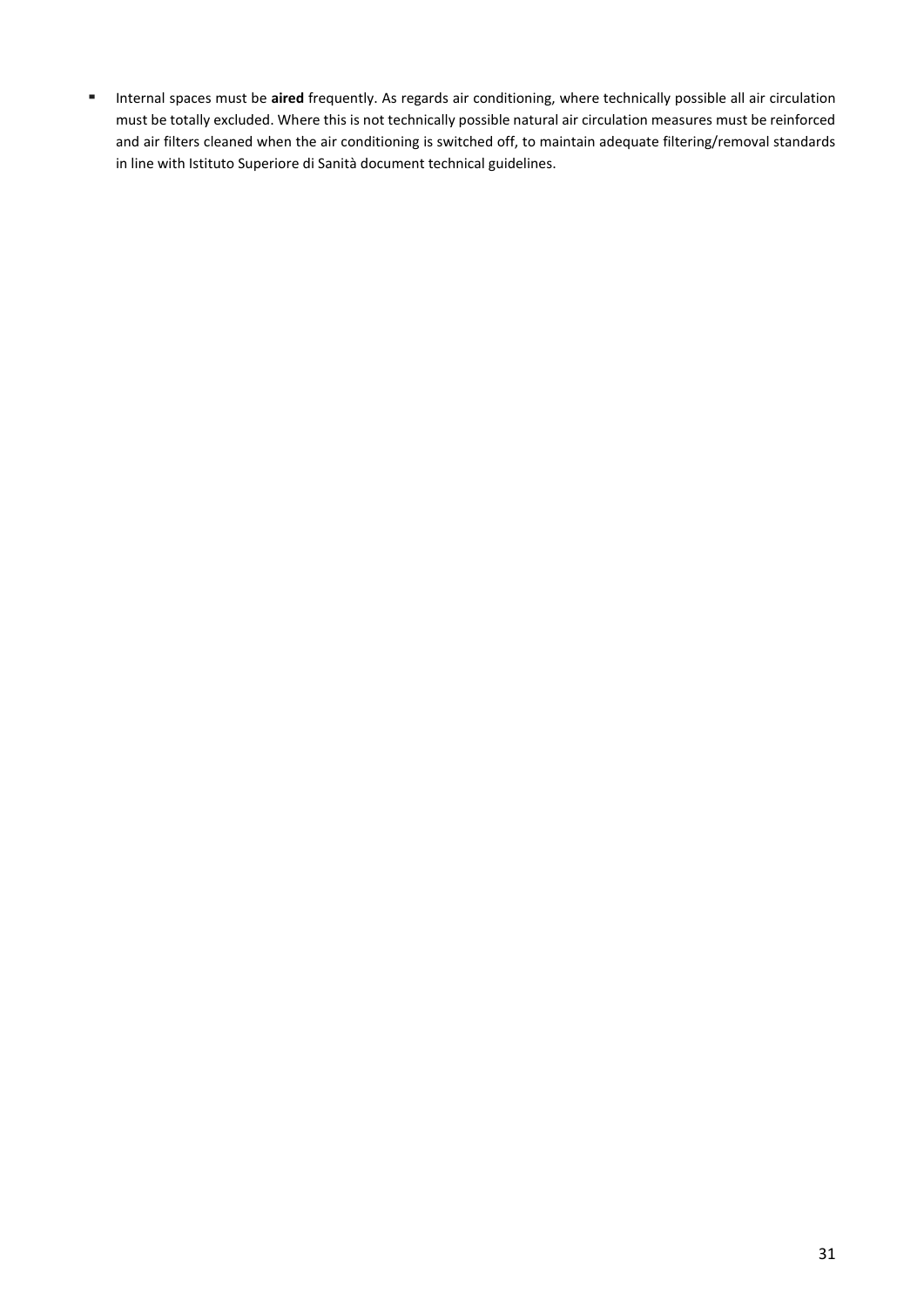### **THEME AND AMUSEMENT PARKS**

These guidelines apply to permanent amusement parks and travelling shows (fairgrounds), themed parks, water parks, adventure parks, zoos (fauna, water, etc.) and other entertainment contexts in which users interact with equipment and spaces.

- Suitable understandable **information** on prevention measures must be displayed including, if needed, for non-Italian speakers, both with appropriate signs and info panels and via audio and video systems and for staff tasked with monitoring and promoting respect for prevention measures including by encouraging visitors to take responsibility for this.
- If possible a **booking system should be provided with ticket payment and form filling online** in order to avoid gatherings and a register of visitors is to be kept for 14 days, in accordance with data privacy laws. Early ticket office opening and reduced capacity may help reduce crowding for the purposes of ensuring interpersonal distancing. Cash desks must be equipped with physical barriers (e.g. screens) where these are not already present. Mandatory entrance and exit routes for areas/attractions must be set up where possible and entrance/exit turnstiles or bars modified to ensure hands-free use.
- Body **temperature** can be measured, above all in parks in which many people are present at the same time and access denied to those with temperatures of over 37.5°C.
- **Hand cleaning products** must be made available to users and staff at multiple points with use of these being mandatory before entry to/exits from each area, attraction, ticket office, toilets, etc. For water parks measures applying to swimming pools apply.
- Space reorganisation and ordered access must be ensured (including in queues for access to individual areas/attractions) in order to stop groups forming and ensure distances of **at least one metre** between users with the exception of family members and those cohabiting or for those not covered by existing interpersonal distancing regulations. This latter aspect is a matter of personal responsibility. Wrist bands with distinct colours/numbers for different family groups or other such provisions may need to be considered. Where physical exercise takes place (e.g. in adventure parks) interpersonal distances during activities must be at least **two metres.**
- Any seating areas should be organised in such a way as to encourage **distances** of at least one metre. except where families are concerned. With special reference to water parks, floats and dinghies should be individual use where possible with multiple dinghies to be used for family or cohabiting groups.
- Given the context **all visitors** are required to wear airway protection **masks** (general norms apply to children) and this also applies to staff in contact with visitors (it is the responsibility of employers to ensure employees are equipped with the individual protection required on the basis of type of duties) The visitor guidelines in this point do not apply to water parks. It should be noted that gloves cannot replace appropriate hand cleaning and must be frequently changed every time they get dirty and thrown away in recyclable waste. They must not be reused.
- Shared use spaces such as changing rooms, cabins, showers, toilets, and attractions, etc. must be regularly **cleaned and disinfected**, at least after facility closing.
- **Equipment** such as sunbeds, deckchairs and umbrellas, wetsuits, floats and audioguides, etc. must be **disinfected with each client/family changeover** and in any case at the end of the day.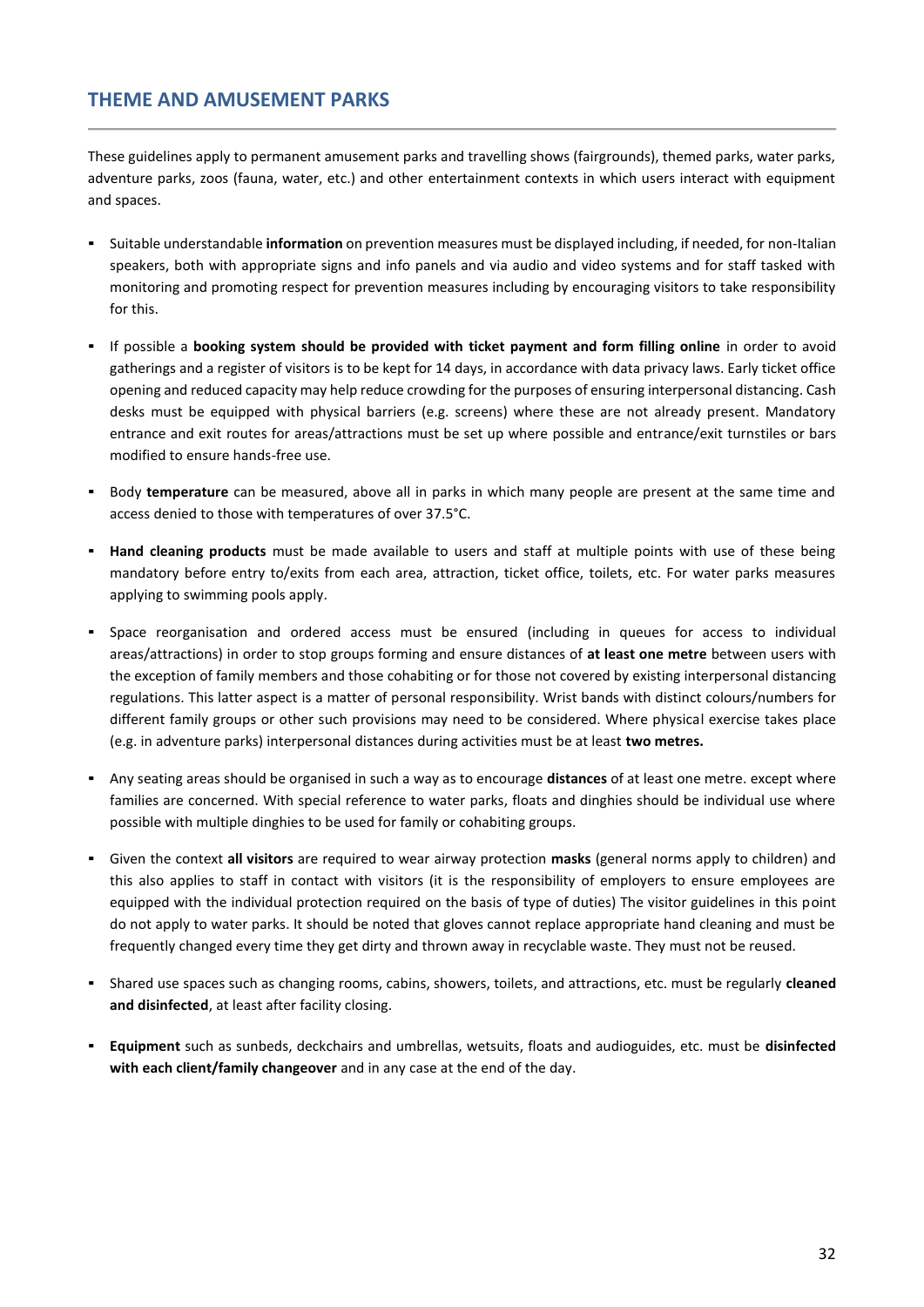- With specific reference to **adventure parks** general guidelines applying to sports facilities apply. Before safety equipment is put on (harnesses, helmets, etc.) clients must carefully clean their hands. Safety harnesses must be worn in such a way as to avoid direct skin contact and thus clients will need to wear suitable clothing. Special attention must be paid to cleaning and disinfecting rented helmets. After each use helmets must be cleaned (with mild soap and rinsed) and then disinfected with PT1 disinfectant suitable for skin contact (products based on sodium hypochlorite 0.05% or ethyl alcohol at 70% are advised) before being made available to further users. Disinfectants must be left to act for at least 10 minutes.
- For food and drinks service, sale of objects (such as merchandise, souvenirs, books) for shows as well as for swimming pools and solariums, the relevant specific information sheets must be referred to.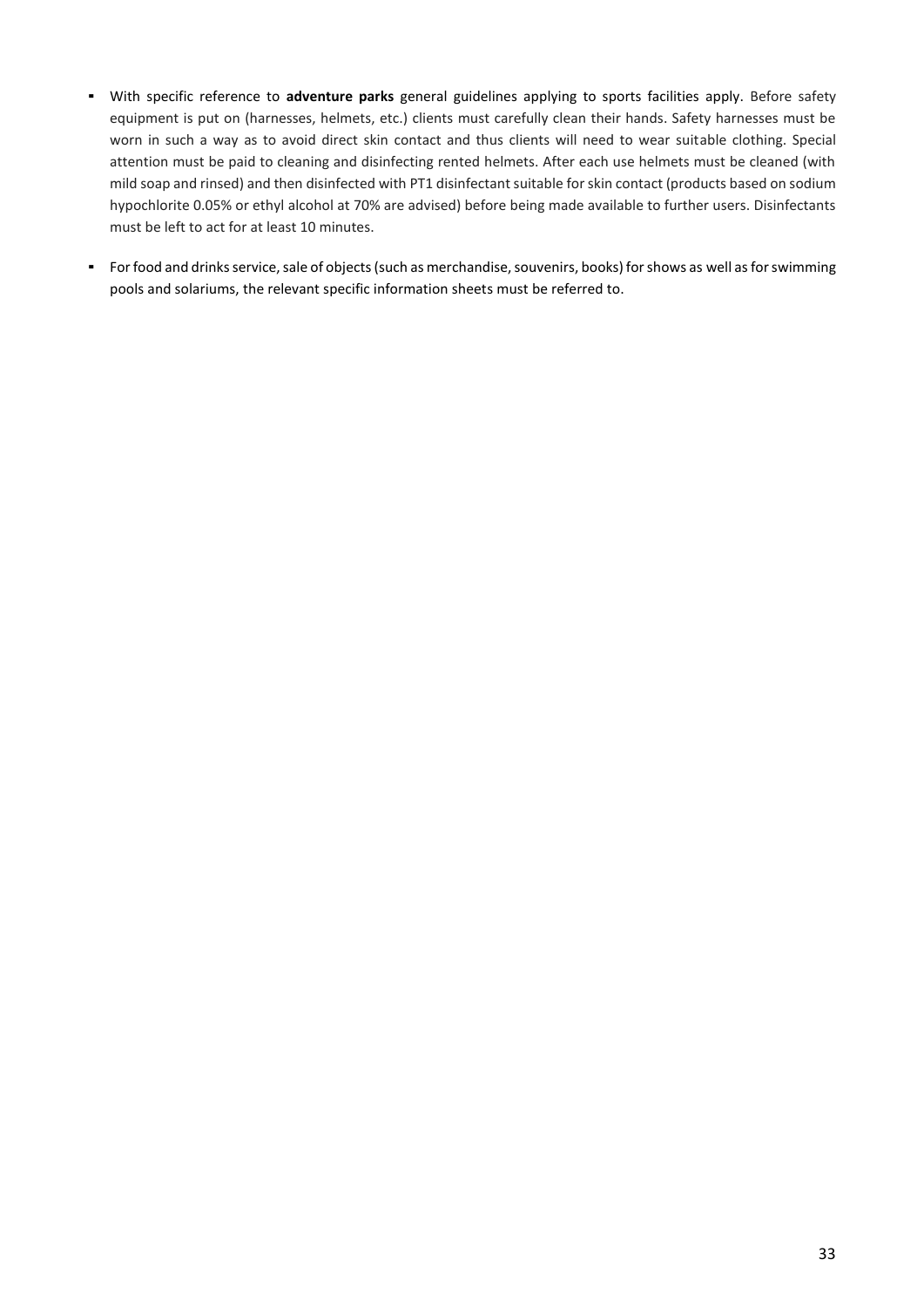### **FESTIVALS AND FAIRS**

These guidelines apply to festivals, fairs and other similar events.

- Suitable understandable *information* on prevention measures must be displayed including, if needed, for non-Italian speakers, both with appropriate signs and info panels and via staff tasked with monitoring and promoting respect for prevention measures including by encouraging visitors to take responsibility for this.
- Space reorganisation must be ensured, including by means of arrows on the ground and, where necessary, limited in order to stop groups forming and ensure distances of **at least one metre** between users, with the exception of family members and those cohabiting or for those not covered by existing interpersonal distancing regulations. This latter aspect is a matter of personal responsibility. Where possible separate entrances and exits should be provided.
- Body **temperature** can be measured and access denied to those with temperatures of over 37.5°C.
- In exhibition spaces specifically used for fairs (both indoor and outdoor) **reception** and **cash desks** may be equipped with physical barriers (e.g. screens) and electronic payment and online booking is to be preferred with attendance registers being kept and retained for 14 days where possible.
- **Disinfectants** must be made available for clients and staff in multiple locations and at entrances and payment points in particular.
- **■** In the event of independent purchases and product handling by clients, hand disinfecting must be made obligatory. Alternatively single use gloves must be made obligatory.
- Where present seating must ensure **minimum distances** of at least one metre between seats and ensure interpersonal distancing of at least one metre.
- Given the context **all visitors** are required to wear airway protection **masks** (general norms apply to children) and this also applies to staff in contact with visitors.
- All spaces must be *frequently cleaned and disinfected* with special attention being paid to common use areas and frequently touched surfaces (handrails, light switches, lift buttons, door and window handles, etc.).
- In covered spaces, **air circulation** must be ensured. As regards air conditioning, where technically possible all air circulation must be totally excluded. Where this is not technically possible natural air circulation measures must be reinforced and air filters cleaned when the air conditioning is switched off, to maintain adequate filtering/removal standards in line with Istituto Superiore di Sanità document technical guidelines.
- As regards any other services offered in such contexts (bars, food service, etc.) the relevant information guidelines must be referred to.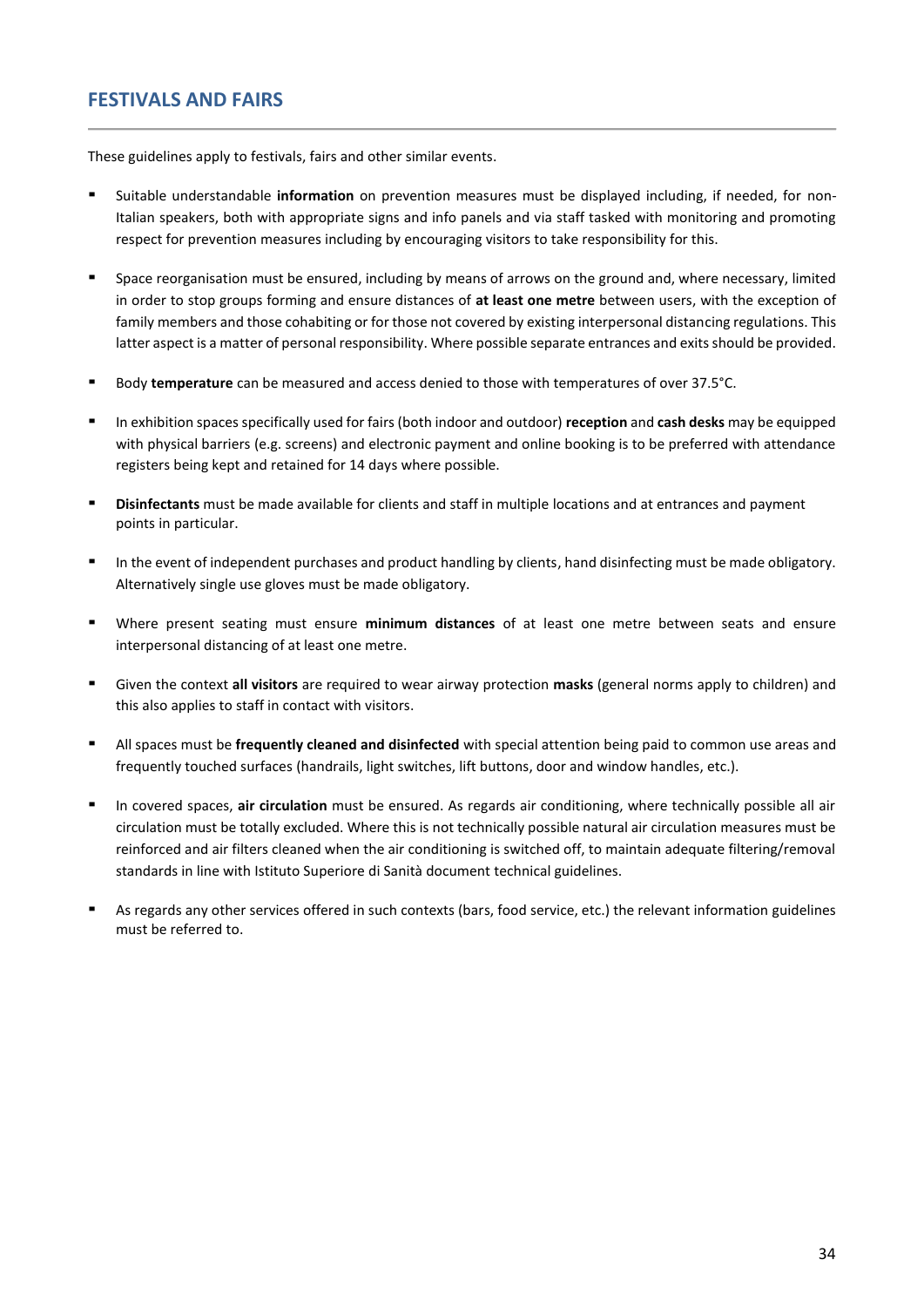### **SERVICES FOR CHILDREN AND TEENAGERS**

These guidelines apply to all organised social and play activities during daytime for children and teenagers.

- Suitable information to parents, children, those accompanying them and any staff on all prevention measures to be adopted must be provided. Signs should be equipped with pictograms and other child-friendly methods.
- Agreements must be drawn up between managing bodies, staff and parents to ensure virus dissemination prevention measures are respected.
- <sup>A</sup>**welcome area** should be ensured beyond which access by parents and accompanying adults cannot be allowed.
- Access to such structures must ensure shift organisation designed to avoid large groups of parents and accompanying adults accumulating outside.
- All staff, children, parents and accompanying adults must have their body temperatures measured every day. Those with temperatures over 37.5°C must be denied access. Where their parents or accompanying adults have temperatures over 37.5°C their children will be denied access. Accompanying adults should preferably be under 60 years of age, in order to safeguard their health.
- Encourage staff and parents to self-monitor their own health and that of their families and keep them informed regarding the behaviour to be adopted in the event of suspected COVID-19 symptoms.
- Staff/child ratios should be **1:5 for children aged 5 and under, 1:7 for children aged 6 to 11 and 1:10 for teenagers aged 12 to 17.**
- **Children should be managed in stable groups over time** with the same staff members where possible and **intersection** between different groups should be **avoided**.
- Activities which reduce prolonged contact are to be preferred, especially indoor activities at higher contagion risk. **Open air activities** are to be encouraged where possible.
- Children and teenagers must be encouraged to follow health prevention measures including using fun methods in accordance with their age and degree of autonomy and self-awareness.
- Airway protection **masks** must be used by staff and children over the age of 6. Colourful and/or patterned masks are to be preferred.
- Suitable **hydro-alcohol solution** dispensers are to be made available for frequent hand cleansing in all spaces, especially at entrances and exits.
- Games must be exclusive to individual groups or disinfected prior to exchange.
- Spaces must be thoroughly cleaned with mild detergent or disinfected with special attention being paid to toilets and surfaces touched most frequently.
- In covered spaces, **air circulation** must be ensured. As regards air conditioning, where technically possible all air circulation must be totally excluded. Where this is not technically possible natural air circulation measures must be reinforced and air filters cleaned when the air conditioning is switched off, to maintain adequate filtering/removal standards in line with Istituto Superiore di Sanità document technical guidelines.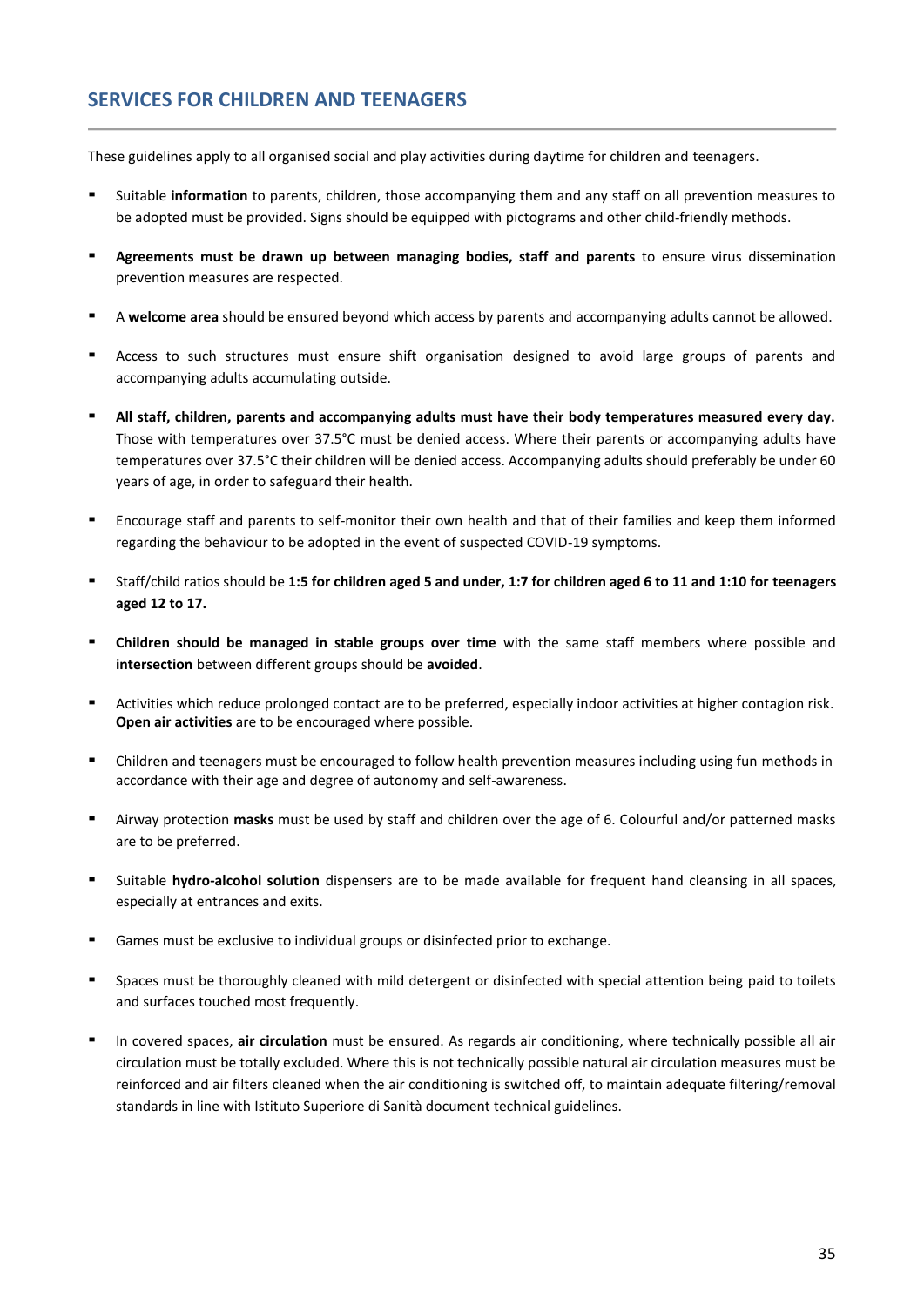### **SPAS AND WELLNESS CENTRES**

These guidelines apply to spas and wellness centres, including those within tourist facilities and the various activities which take place in these (collective and individual) such as: mud therapy, mud balneotherapy, individual or swimming pool balneotherapy, vaginal douches, rhinogenous deafness (insufflation), hydrothermal services for patients with peripheral vascular disease, inhalation cures (inhalations, nebulisation, aerosol, humages), hydroponic therapy, neuromotor rehabilitation cures and motor re-education in the motion-impaired and respiratory function rehabilitation, cave therapy (grottoes and stoves), related therapies (massage therapy, hydro-massage, saunas and steam baths).

Prior to centre re-opening and spa bath therapies, adequate water system risk prevention and monitoring must be done (e.g. Legionnaire's disease).

These guidelines are to be supplemented, in specific contexts, by those relating to **swimming pools, tourist facilities** and **personal services**.

#### **GENERAL GUIDELINES**

- Suitable **information must be provided to raise user awareness** of the health and behavioural measures suitable to containing SARS-CoV-2 transmission by appealing to individual common sense and with the involvement of the medical director and/or spa doctor, where these exist. Messages must be easy to understand for non-Italian speaking users and may take the form of signs and information panels and notices promoting and encouraging health measures by staff.
- Before entering spa baths or wellness centres body *temperature* must be measured and access denied to those with temperatures of over 37.5°C. For patients measurements must be taken during medical access consultancies.
- Activity programmes should be planned to **avoid gatherings as far as possible** and **regulate numbers of people i**n the shared use spaces, waiting and other areas to foster social distancing of at least one metre, with the exception of people between whom interpersonal distancing is not currently required, with this latter being a matter of personal responsibility. Where possible separate entrances and exits should be provided.
- Access to facilities and individual services via booking is to be preferred with attendance lists to be kept for 14 days.
- Facilities should be equipped with **hydro-alcohol solution dispensers** for user hand cleansing at visible points near the entrance and in strategic areas, with use these for hand cleansing on entering being mandatory. Magazines and info material for multiple use must be removed.
- Cash and reception desks must be equipped with physical barriers (e.g. screens). In the absence of these staff must wear masks and have hydro-alcohol solutions available. Electronic payment methods must, in any case, be encouraged, possibly at the booking stage. Reception staff must clean their work surfaces and check-in/check-out equipment used at the end of every shift.
- In indoor **common-use areas masks** must be worn when interpersonal distances of at least one metre cannot be respected and staff must wear masks at all times when in proximity to clients and when interpersonal distances of at least one metre cannot be ensured.
- Changing rooms and showers and other spaces should be organised in such a way as to ensure distances of at least one metre (for example alternate use stations or barriers to separate them). In changing rooms or special changing areas all **personal clothing and objects** must be kept in personal bags even where these are stored in lockers. Generalised use of the lockers is best avoided and bags should be made available for personal effects.
- For spa bath services requiring them by current regulations, special attention should be paid to suspected COVID-19 symptoms in the **medical access** phase. For general and specialist medical consultancies inside spa baths, the safe health services guidelines should be referred to.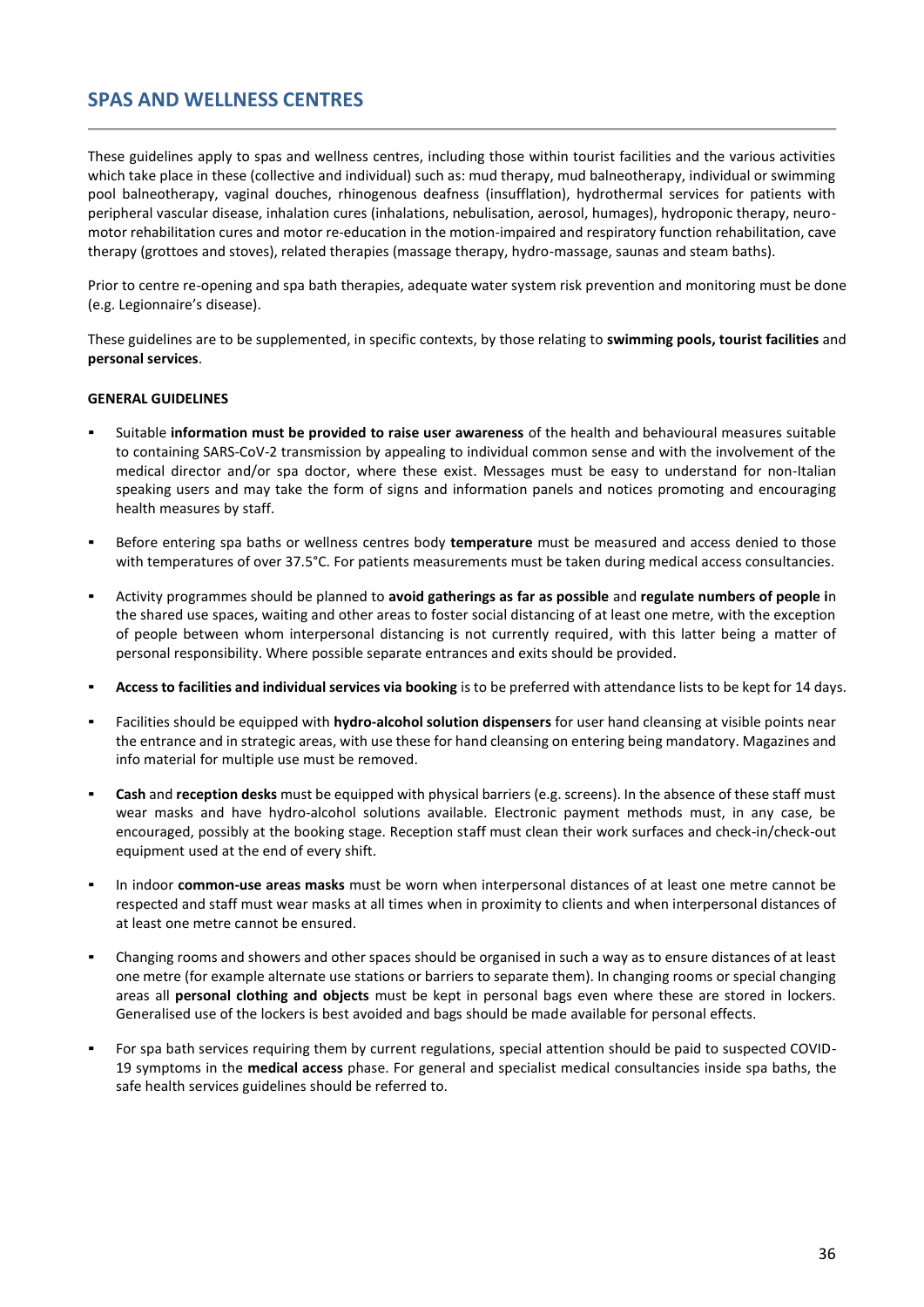- Equipment use (deck chairs, beds) should be regulated via specific trajectories in such a way as to guarantee **distances of at least 1.5 metres between equipment** and promote **interpersonal distancing of at least one metre** between those not belonging to the same family unit or cohabiting. Equipment must be disinfected on each personal or family changeover. In any case these must be disinfected at the end of the day.
- Use of objects and linen by more than one person is to be avoided: users should bring what they need with them, preferably supplied them by the facility. **Personal towels** are recommended for all activity sessions in the various contexts.
- The greatest possible distance must be ensured between **sun umbrellas** in the solarium and for specific services in these and a **minimum surface area of 10 metres must be ensured between sun umbrellas** in each row or between rows. Where other shade systems are used distancing on a par with that between sun umbrellas should be guaranteed.
- The usual hygiene regulations applying to swimming pools and wellness centres apply as do those precautions taken prior to personal treatments: prior to entry visitors should take a thorough shower and soap down fully.
- Common areas, changing rooms, cabins, showers, toilets and equipment (deck chairs, chairs, beds, including floating equipment) should be **cleaned and disinfected** regularly with special attention to objects and surfaces touched most frequently (e.g. handles, switches, handrails, etc.).
- Staff should receive adequate **training**.
- For **food service** specific themed information sheets should be referred to. Food consumption in spa bath and wellness centre areas is, in any case, not allowed unless services on a par with restaurants can be guaranteed.
- In covered spaces, **air circulation** must be ensured. As regards air conditioning, where technically possible all air circulation must be totally excluded. Where this is not technically possible natural air circulation measures must be reinforced and air filters cleaned when the air conditioning is switched off, to maintain adequate filtering/removal standards in line with Istituto Superiore di Sanità document technical guidelines.

#### **PERSONAL TREATMENTS (e.g. mud-balneotherapy, massage therapy)**

- **Clients** and staff must wear airway protection **masks** where an interpersonal distance of less than a metre is required (in addition, for staff, to individual protection such as FFP2 masks or protection visors as well as gloves, single-use aprons and so on linked to the specific risks associated with their professions. Where services require personal proximity, in particular, staff must wear **protection visors and FFP2 valve-less** masks.
- Staff must wash their hands frequently and always before and after each client service. Possible single use overalls/aprons must be worn. Different gloves must be used in treatments from those used in the normal environment.
- **Massaging without gloves** is permitted as long as staff wash and disinfect their hands and forearms before and after clients and do not touch their faces, noses, mouth and eyes during massages. This also applies to the use of disposable gloves.
- Single-use sheets are recommended for all personal treatments and always for mud therapy. Massage beds and surfaces and any non-single-use objects must be **cleaned and disinfected** on completion of treatments.
- **Rooms/spaces** used for treatments must be individual or reserved to families of cohabiting people (with the exception of inhalation therapy for which see the next point). Common use rooms/spaces must in any case be large enough to guarantee interpersonal distances of at least one metre between clients and staff during services.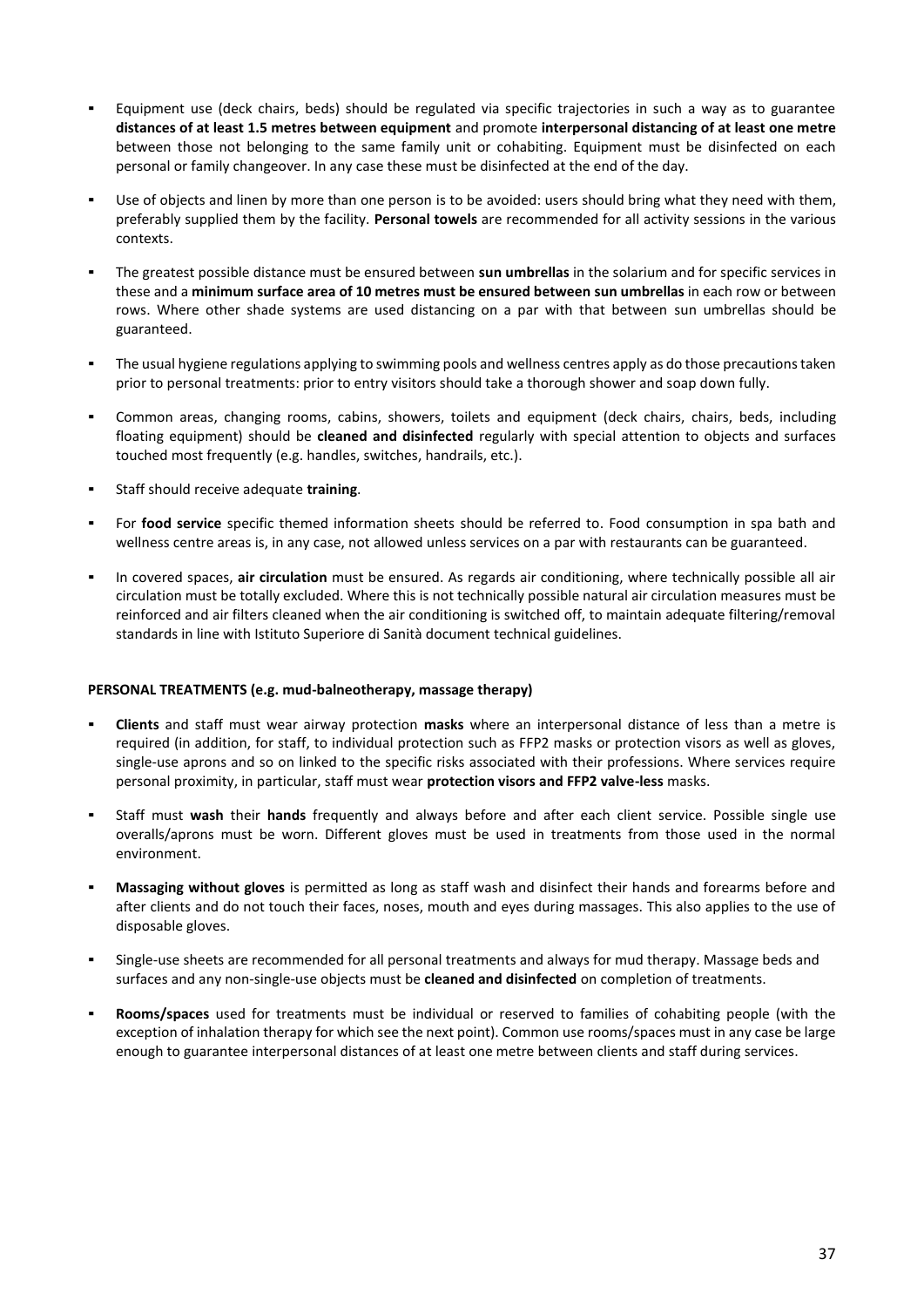- Between one treatment and another spaces must be **aired** and surfaces and spaces **cleaned and disinfected** with special attention to those touched most frequently (e.g. handles, switches, handrails, etc.).
- Clients must use airway protection **masks** during treatment (except spa water showers and where mud is applied to the face) and clean their hands thoroughly before and after treatment.

#### **SPA POOLS**

- Quota systems should be used for access to pools with special attention to indoor spaces and enclosed areas. Where possible mandatory entrance and exit trajectories to pools and green areas should be used.
- Client pool density is to be calculated according to a **7 square metres of water surface per person** ratio for pools whose size and rules allow for swimming. Where swimming is not allowed a 4 square metres of water surface per person ratio is allowable. Managers are thus required to calculate and manage numbers on the basis of the area available to them.
- Outdoor pools are to be preferred for **collective activities** (e.g. acquabike, acquagym) and indoor space use should be limited. During collective activities, limiting participant numbers for the purposes of guaranteeing interpersonal distancing of at least two metres is required with special attention to the most intense physical exercise. Indoors there must be a gap of at least one hour between one collective activity and the next and spaces must be aired.
- **Hydro-massage baths and areas** which cannot respect the water to person ratios listed above must be used by one bather at a time only, with the exception of family or cohabiting groups, people sharing the same room and those not required to respect interpersonal distancing. This latter aspect is a matter of personal responsibility.
- **Hydrokinesitherapy** must be done as far as possible in special pools allowing staff to guide client movement whilst themselves remaining outside the water with the exception of cases in which staff presence in the water is indispensable (e.g. disabled clients). In such cases, if possible, staff and clients must wear airway protection masks. At the end of each session, any equipment used must be disinfected.
- Required disinfectant levels should be maintained, where present, within the recommended limits and in accordance with international norms and standards, preferably in the upper range limits. Alternatively physical treatment at the upper range limit or maximum water exchange in the pool should be implemented in accordance with maximum uptake capacity.

#### **WELLNESS CENTRES**

- **Quota systems** should be used to limit access in order to maintain **interpersonal distancing of at least two metres in all indoor spaces** except between members of the same family and those cohabiting, people sharing a room or those not required to comply with interpersonal distancing under current regulations. This latter aspect is a matter of personal responsibility.
- Extremely warm and humid environments should be limited access (e.g. **steam baths**) and **saunas**. Access to these may be permitted only where they are exclusive services for guests in a single room.
- For clients, **masks** are obligatory in internal waiting areas and in any case in accordance with the regulations displayed.

#### **INHALATION TREATMENTS**

As regards inhalation therapies included in the LEAs designed to treat ear nose and throat conditions and breathing problems which are individual, facilities must guarantee both very careful medical check-ups specific to COVID-19 symptoms and any contact with known COVID-19 cases and the following measures: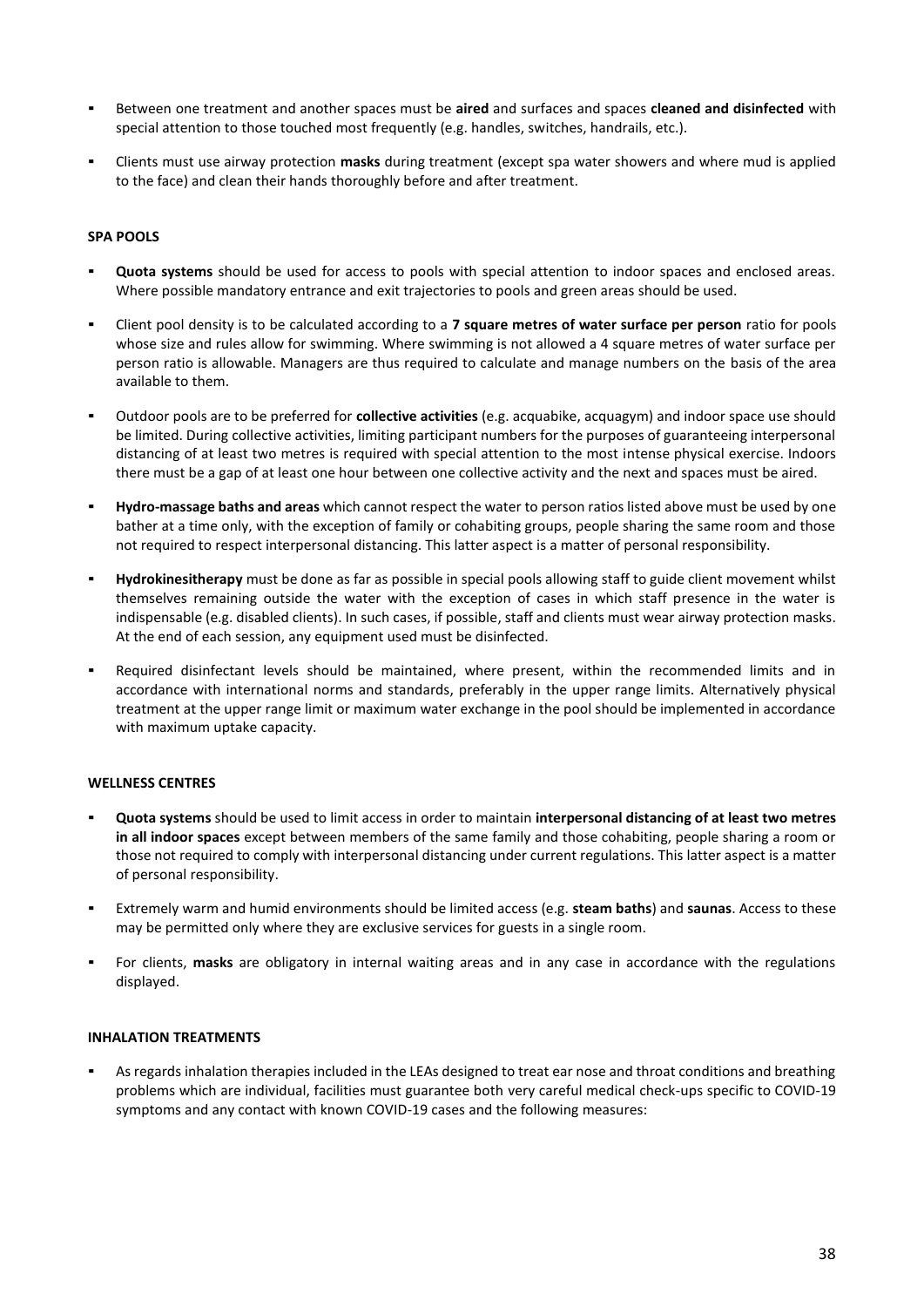- o all therapies must ensure interpersonal distancing (with alternate work station occupation);
- o work stations must be disinfected carefully between one treatment and the next with monitoring protocols as regards disinfection effectiveness;
- o spaces must be effectively aired as required by the regulations and ISS guidelines in order to ensure air circulation.
- Collective inhalation treatments, cave therapy in stoves or grottoes and steam jet inhalations are forbidden unless facilities have individual, isolated work stations and can fully disinfect spaces between patients.